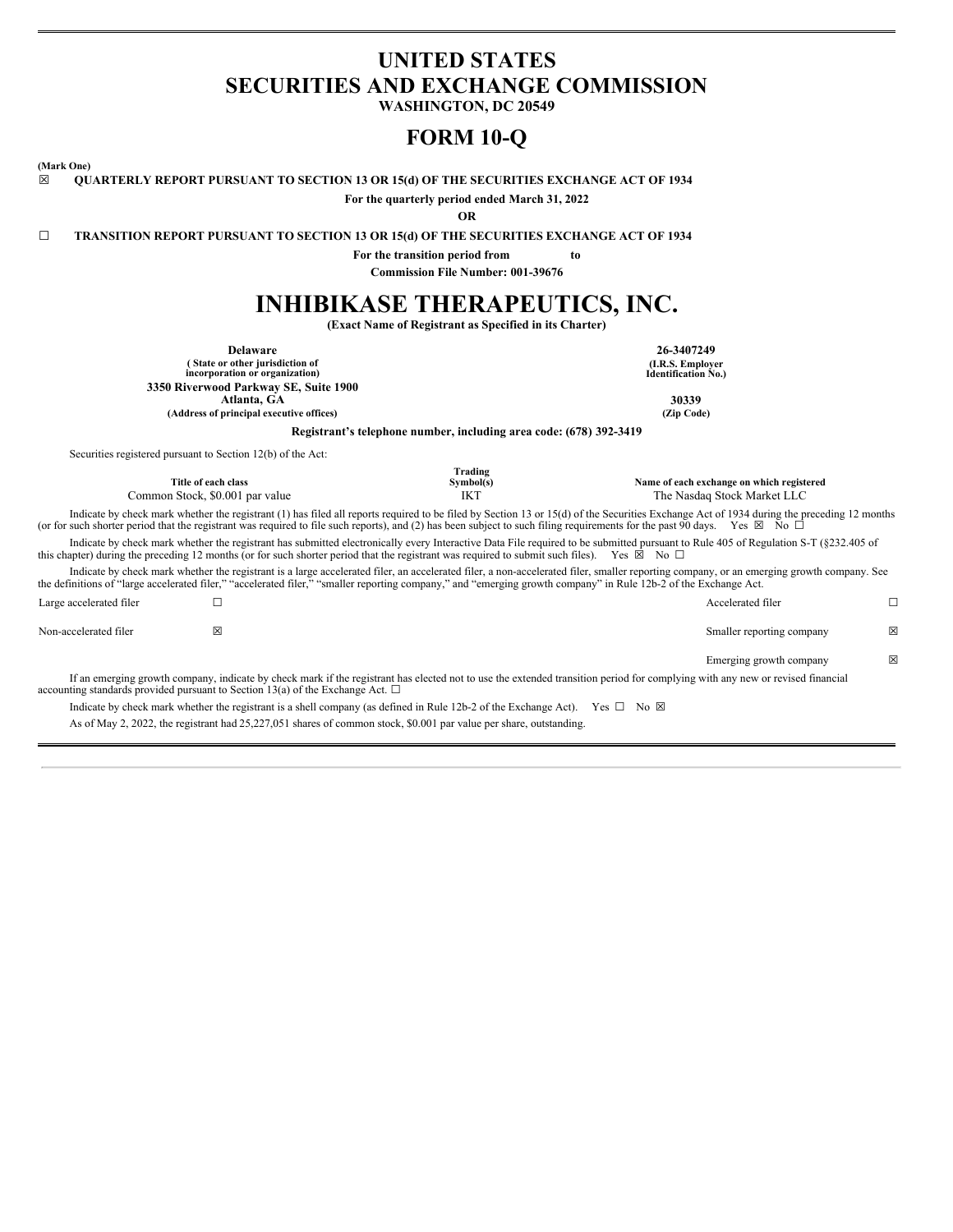## **Table of Contents**

| PART I.    | <b>FINANCIAL INFORMATION</b>                                                                                             | 1 agu |
|------------|--------------------------------------------------------------------------------------------------------------------------|-------|
| Item 1.    | <b>Condensed Consolidated Financial Statements (Unaudited)</b>                                                           |       |
|            | Condensed Consolidated Balance Sheets as of March 31, 2022 (Unaudited) and December 31, 2021                             |       |
|            | Condensed Consolidated Statements of Operations for the Three Months Ended March 31, 2022 and 2021 (Unaudited)           |       |
|            |                                                                                                                          |       |
|            | Condensed Consolidated Statements of Stockholders' Equity for the Three Months Ended March 31, 2022 and 2021 (Unaudited) |       |
|            | Condensed Consolidated Statements of Cash Flows for the Three Months Ended March 31, 2022 and 2021 (Unaudited)           |       |
|            | <b>Notes to Unaudited Condensed Consolidated Financial Statements</b>                                                    |       |
| Item 2.    | Management's Discussion and Analysis of Financial Condition and Results of Operations                                    | 12    |
| Item 3.    | <b>Quantitative and Qualitative Disclosures About Market Risk</b>                                                        | 20    |
| Item 4.    | <b>Controls and Procedures</b>                                                                                           | 20    |
| PART II.   | <b>OTHER INFORMATION</b>                                                                                                 |       |
| Item 1.    | <b>Legal Proceedings</b>                                                                                                 | 21    |
| Item 1A.   | <b>Risk Factors</b>                                                                                                      | 21    |
| Item 2.    | Unregistered Sales of Equity Securities and Use of Proceeds                                                              | 21    |
| Item 3.    | <b>Defaults Upon Senior Securities</b>                                                                                   | 21    |
| Item 4.    | <b>Mine Safety Disclosures</b>                                                                                           | 21    |
| Item 5.    | <b>Other Information</b>                                                                                                 | 21    |
| Item 6.    | <b>Exhibits</b>                                                                                                          | 22    |
| Signatures |                                                                                                                          | 23    |
|            |                                                                                                                          |       |
|            |                                                                                                                          |       |

i

# **Page**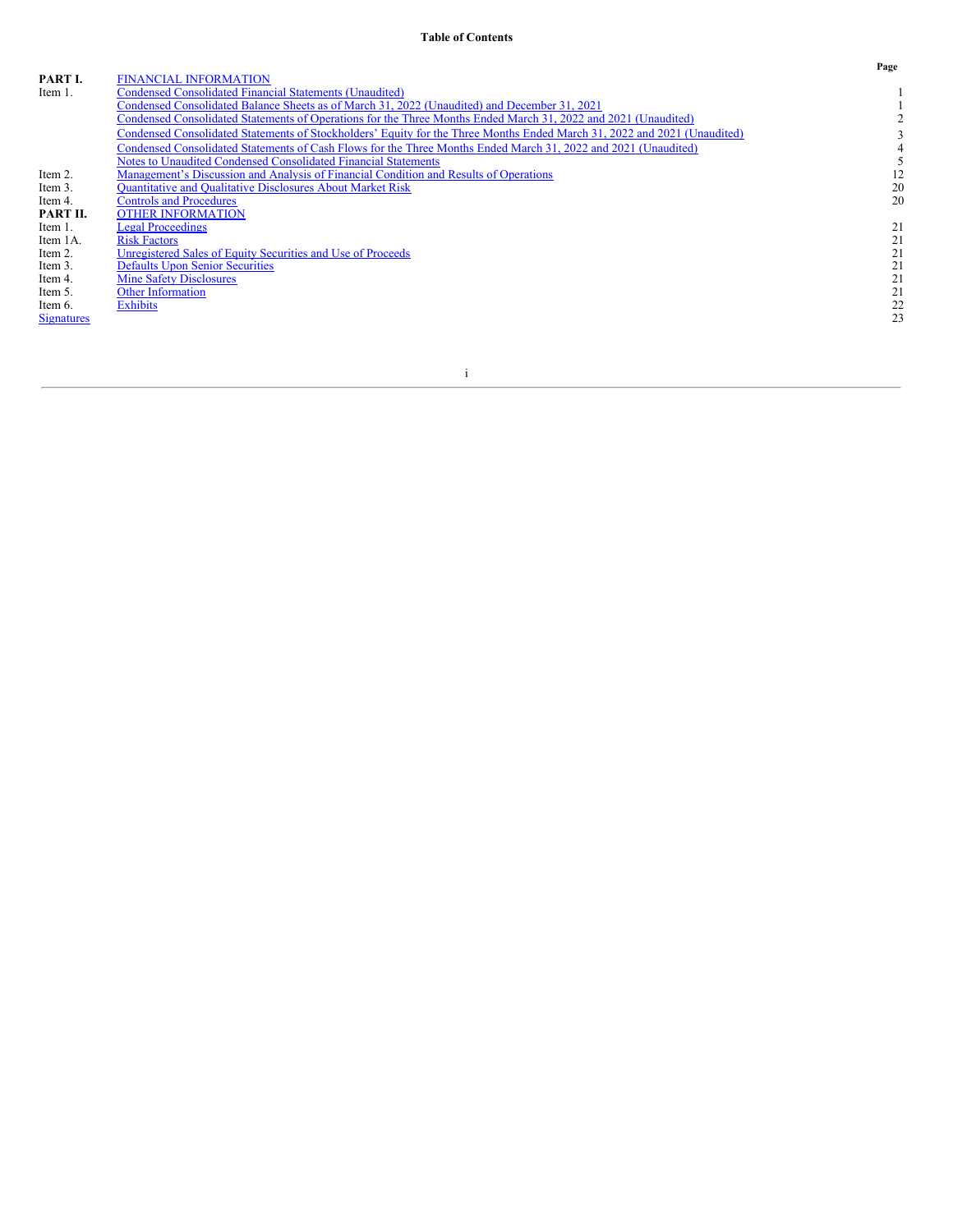# <span id="page-2-1"></span><span id="page-2-0"></span>**Item 1. Condensed Consolidated Financial Statements (Unaudited).**

#### **Inhibikase Therapeutics, Inc. Condensed Consolidated Balance Sheets**

<span id="page-2-2"></span>

|                                                                                                                                                                                   |              | March 31,<br>2022<br>(unaudited) |               | December 31,<br>2021<br>(Note 3) |
|-----------------------------------------------------------------------------------------------------------------------------------------------------------------------------------|--------------|----------------------------------|---------------|----------------------------------|
| <b>Assets</b>                                                                                                                                                                     |              |                                  |               |                                  |
| Current assets:                                                                                                                                                                   |              |                                  |               |                                  |
| Cash                                                                                                                                                                              | $\mathbf{s}$ | 36,611,167                       | <sup>\$</sup> | 40,750,133                       |
| Accounts receivable                                                                                                                                                               |              | 47,976                           |               | 110,141                          |
| Prepaid research and development                                                                                                                                                  |              | 565,301                          |               | 107,000                          |
| Prepaid expenses and other current assets                                                                                                                                         |              | 1,165,072                        |               | 1,502,725                        |
| Total assets                                                                                                                                                                      |              | 38, 389, 516                     |               | 42,469,999                       |
| Liabilities and stockholders' equity                                                                                                                                              |              |                                  |               |                                  |
| Current liabilities:                                                                                                                                                              |              |                                  |               |                                  |
| Accounts payable                                                                                                                                                                  | \$           | 806,196                          | \$            | 1,089,778                        |
| Accrued expenses and other current liabilities                                                                                                                                    |              | 3,574,001                        |               | 2,715,761                        |
| Notes payable                                                                                                                                                                     |              |                                  |               | 248,911                          |
| <b>Total liabilities</b>                                                                                                                                                          |              | 4,380,197                        |               | 4,054,450                        |
| Commitments and contingencies (see Note 11)                                                                                                                                       |              |                                  |               |                                  |
| Stockholders' equity:                                                                                                                                                             |              |                                  |               |                                  |
| Preferred stock, \$0.001 par value; 10,000,000 shares authorized; 0 shares issued and outstanding at March 31,<br>2022 and December 31, 2021                                      |              |                                  |               |                                  |
| Common stock, \$0.001 par value; 100,000,000 shares authorized; 25,227,051 and 25,155,198 shares issued and<br>outstanding at March 31, 2022 and December 31, 2021, respectively. |              | 25,227                           |               | 25,155                           |
| Additional paid-in capital                                                                                                                                                        |              | 68,442,380                       |               | 68,208,081                       |
| Accumulated deficit                                                                                                                                                               |              | (34, 458, 288)                   |               | (29,817,687)                     |
| Total                                                                                                                                                                             |              | 34,009,319                       |               | 38,415,549                       |
| Total liabilities and stockholders' equity                                                                                                                                        | S            | 38, 389, 516                     | \$            | 42,469,999                       |

See accompanying notes to condensed consolidated financial statements.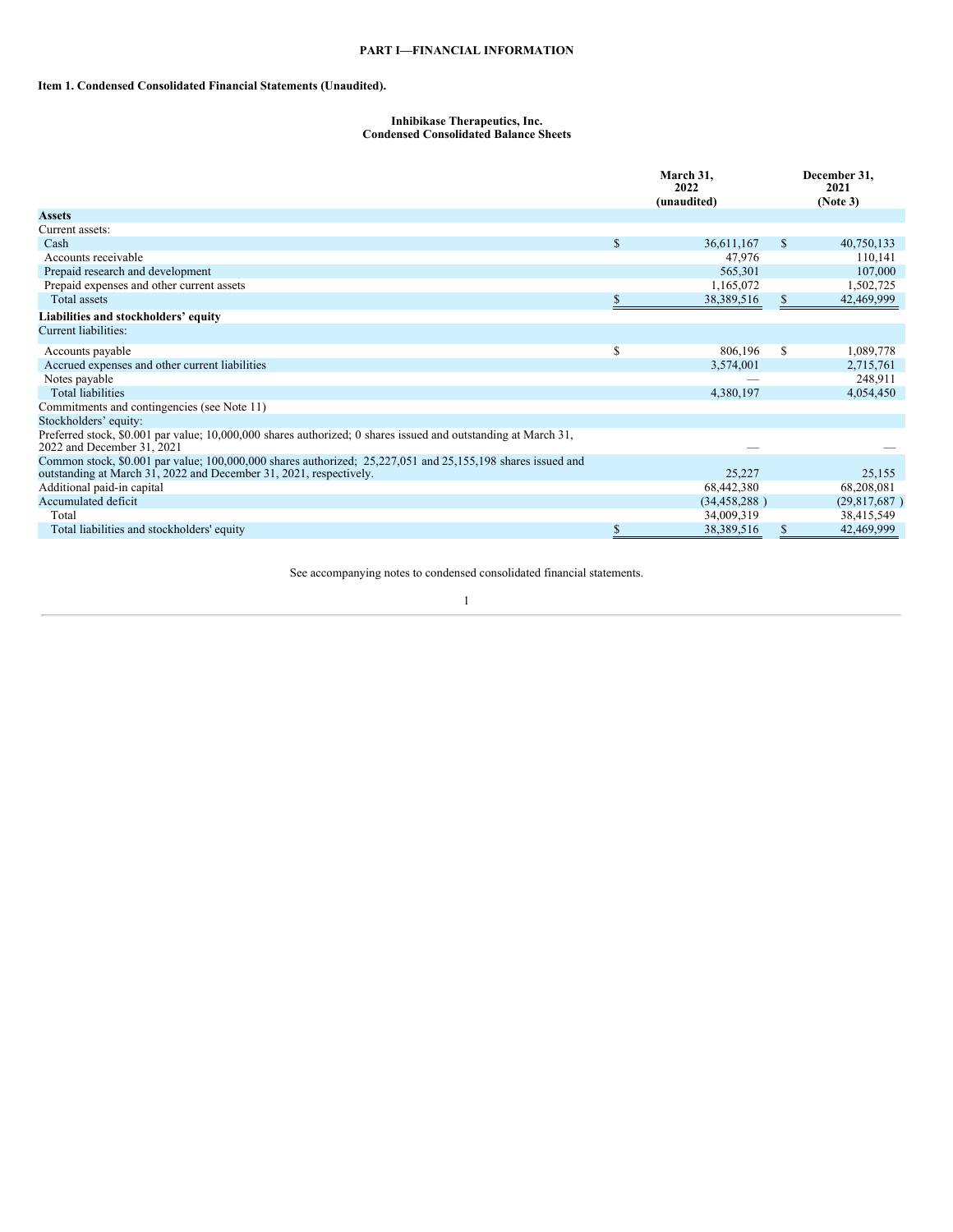#### **Inhibikase Therapeutics, Inc. Condensed Consolidated Statements of Operations (Unaudited)**

<span id="page-3-0"></span>

|                                                              |   | Three Months Ended March 31.<br>2022 | 2021 |             |  |
|--------------------------------------------------------------|---|--------------------------------------|------|-------------|--|
| Revenue:                                                     |   |                                      |      |             |  |
| Grant revenue                                                | ¢ | 46,031                               | S    | 1,407,165   |  |
| Total revenue                                                |   | 46,031                               |      | 1,407,165   |  |
| Costs and expenses:                                          |   |                                      |      |             |  |
| Research and development                                     |   | 3,016,991                            |      | 2,431,860   |  |
| Selling, general and administrative                          |   | 1,669,636                            |      | 1,600,576   |  |
| Total costs and expenses                                     |   | 4,686,627                            |      | 4,032,436   |  |
| Loss from operations                                         |   | (4,640,596)                          |      | (2,625,271) |  |
| Interest expense                                             |   | (5)                                  |      | (11,797)    |  |
| Net loss                                                     |   | (4,640,601)                          |      | (2,637,068) |  |
| Net loss per share – basic and diluted                       |   | (0.18)                               |      | (0.26)      |  |
| Weighted-average number of common shares – basic and diluted |   | 25,205,454                           |      | 10,053,949  |  |

See accompanying notes to condensed consolidated financial statements.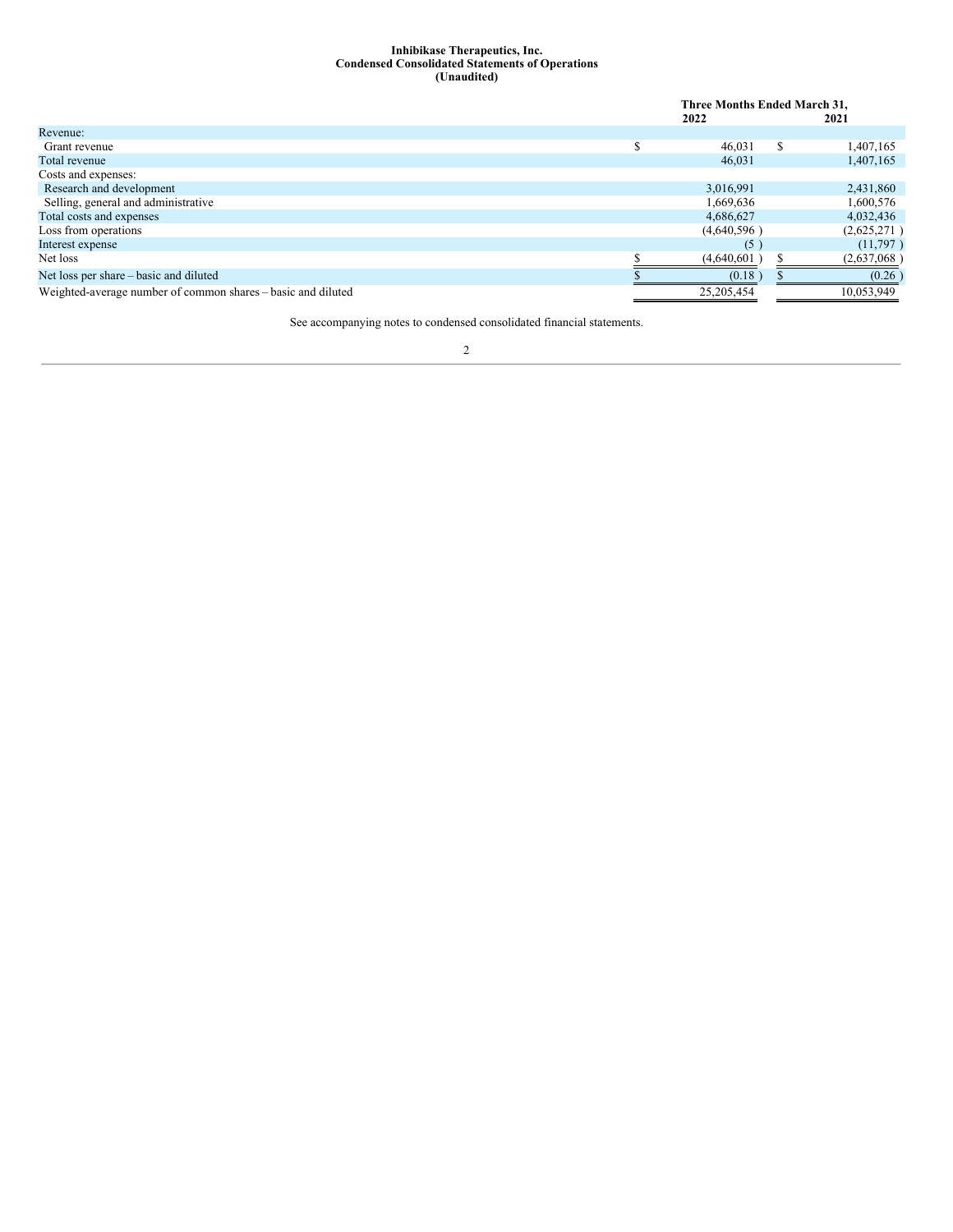## **Inhibikase Therapeutics, Inc. Condensed Consolidated Statements of Stockholders' Equity (Unaudited)**

<span id="page-4-0"></span>

|                                                   | Common Stock  |                          |     |                                         |                          |                                  |
|---------------------------------------------------|---------------|--------------------------|-----|-----------------------------------------|--------------------------|----------------------------------|
|                                                   | <b>Shares</b> | Amount                   |     | <b>Additional</b><br>Paid-In<br>Capital | Accumulated<br>Deficit   | Total<br>Stockholders'<br>Equity |
| Balance at December 31, 2021                      | 25, 155, 198  | 25,155                   | ∖ S | 68,208,081                              | (29,817,687)             | 38,415,549                       |
| Stock-based compensation expense                  |               | $\overline{\phantom{a}}$ |     | 123,229                                 |                          | 123,229                          |
| Issuance of common stock for services             | 50,000        | 50                       |     | 66,950                                  | $\overline{\phantom{a}}$ | 67,000                           |
| Issuance of common stock, stock options exercised | 21,853        | 22                       |     | 44.120                                  |                          | 44.142                           |
| Net loss                                          |               | _                        |     |                                         | (4,640,601)              | (4,640,601)                      |
| Balance at March 31, 2022                         | 25.227.051    | 25,227                   |     | 68,442,380                              | (34.458.288)             | 34,009.319                       |

|                                                                        | Common Stock-            |  |                          |  |                                         |  |                          |   |                                  |
|------------------------------------------------------------------------|--------------------------|--|--------------------------|--|-----------------------------------------|--|--------------------------|---|----------------------------------|
|                                                                        | <b>Shares</b>            |  | Amount                   |  | <b>Additional</b><br>Paid-In<br>Capital |  | Accumulated<br>Deficit   |   | Total<br>Stockholders'<br>Equity |
| Balance at December 31, 2020                                           | 10.050.849               |  | 10,051                   |  | 24,805,929                              |  | (15,031,624)             | S | 9,784,356                        |
| Stock-based compensation expense                                       |                          |  |                          |  | 591,124                                 |  |                          |   | 591,124                          |
| Warrant expense                                                        | $\overline{\phantom{a}}$ |  | $\overline{\phantom{a}}$ |  | 237,768                                 |  | $\overline{\phantom{a}}$ |   | 237,768                          |
| Issuance of common stock                                               | 9.000                    |  |                          |  | 60.382                                  |  | _                        |   | 60.391                           |
| Net loss                                                               |                          |  |                          |  |                                         |  | (2,637,068)              |   | (2,637,068)                      |
| Balance at March 31, 2021                                              | 10.059.849               |  | 10.060                   |  | 25,695,203                              |  | (17,668,692)             |   | 8,036,571                        |
| See accompanying notes to condensed consolidated financial statements. |                          |  |                          |  |                                         |  |                          |   |                                  |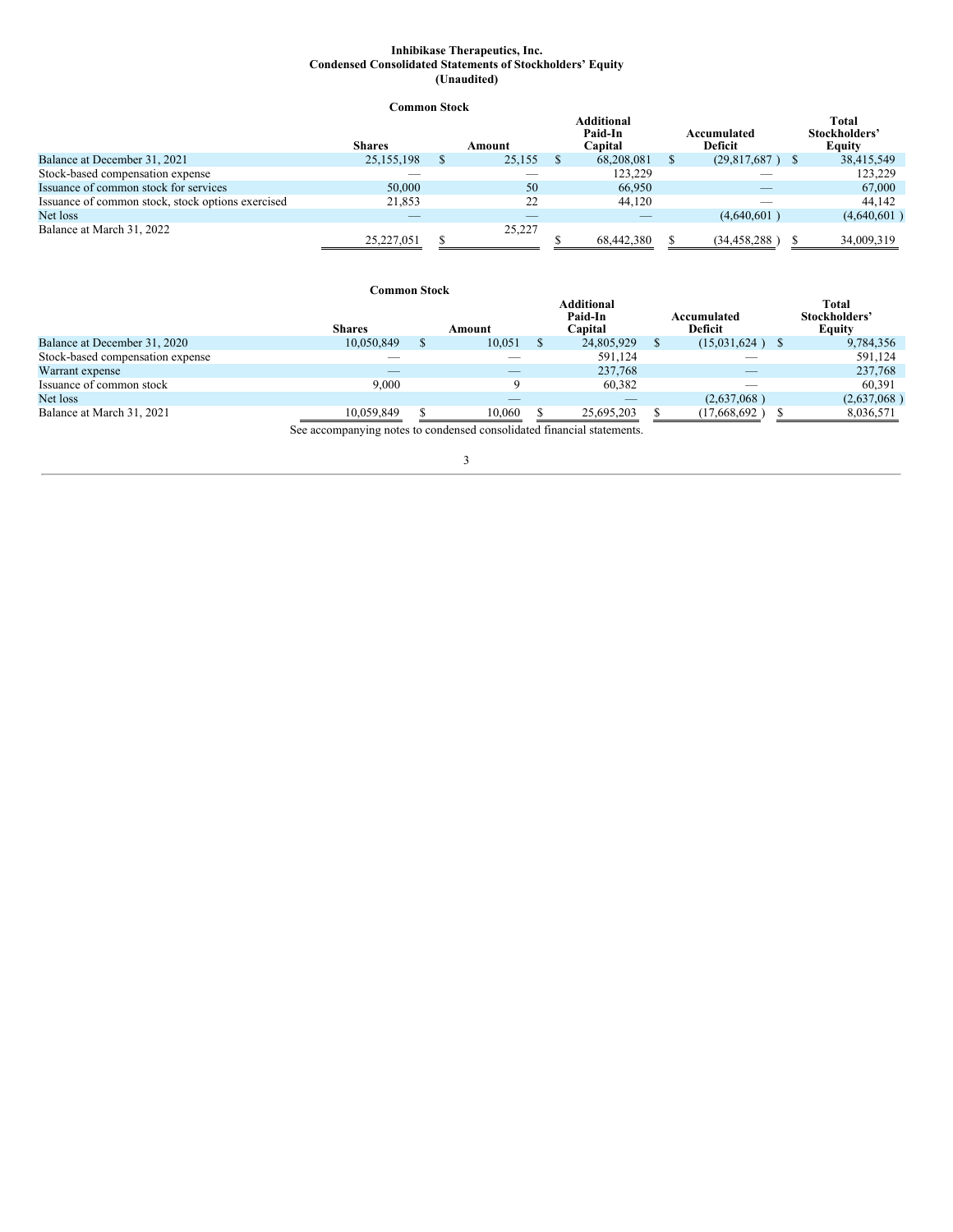#### **Inhibikase Therapeutics, Inc. Condensed Consolidated Statements of Cash Flows (Unaudited)**

<span id="page-5-0"></span>

|                                                                             |   | Three Months Ended March 31.<br>2022 |    | 2021        |  |  |
|-----------------------------------------------------------------------------|---|--------------------------------------|----|-------------|--|--|
| <b>Operating activities</b>                                                 |   |                                      |    |             |  |  |
| Net loss                                                                    | S | (4,640,601)                          | -S | (2,637,068) |  |  |
| Adjustments to reconcile net loss to net cash used in operating activities: |   |                                      |    |             |  |  |
| Stock-based compensation expense                                            |   | 123,229                              |    | 591,124     |  |  |
| Non-cash consulting fees                                                    |   | 67.000                               |    | 60,391      |  |  |
| Non-cash PPP loan forgiveness                                               |   |                                      |    | (27, 550)   |  |  |
| Warrant expense                                                             |   |                                      |    | 237,768     |  |  |
| Changes in operating assets and liabilities:                                |   |                                      |    |             |  |  |
| Grants receivable                                                           |   | 62,165                               |    | (332,774)   |  |  |
| Prepaid expenses and other assets                                           |   | 337,653                              |    | 200,581     |  |  |
| Prepaid research and development                                            |   | (458, 301)                           |    | 61,682      |  |  |
| Accounts payable                                                            |   | (283, 582)                           |    | (1,008,447) |  |  |
| Accrued expenses and other current liabilities                              |   | 858,240                              |    | (5, 535)    |  |  |
| Deferred revenue                                                            |   |                                      |    | (1,074,392) |  |  |
| Net cash used in operating activities                                       |   | (3,934,197)                          |    | (3,934,220) |  |  |
|                                                                             |   |                                      |    |             |  |  |
| <b>Financing activities</b>                                                 |   |                                      |    |             |  |  |
| Issuance of common stock from exercise of stock options                     |   | 44,142                               |    |             |  |  |
| Repayments of note payable                                                  |   | (248, 911)                           |    | (409, 662)  |  |  |
| Net cash used in financing activities                                       |   | (204,769)                            |    | (409, 662)  |  |  |
| Net decrease in cash                                                        |   | (4,138,966)                          |    | (4,343,882) |  |  |
| Cash at beginning of period                                                 |   | 40,750,133                           |    | 13,953,513  |  |  |
| Cash at end of period                                                       | S | 36,611,167                           | \$ | 9,609,631   |  |  |
| Supplemental disclosures of cash flow information                           |   |                                      |    |             |  |  |
| Cash paid for interest                                                      |   | 973                                  | \$ | 11,797      |  |  |
| Non-cash financing activities                                               |   |                                      |    |             |  |  |
| Insurance premium financing                                                 | S |                                      | S  | 1,361,916   |  |  |
| Public offering costs                                                       |   |                                      |    | 2,783       |  |  |

See accompanying notes to condensed consolidated financial statements.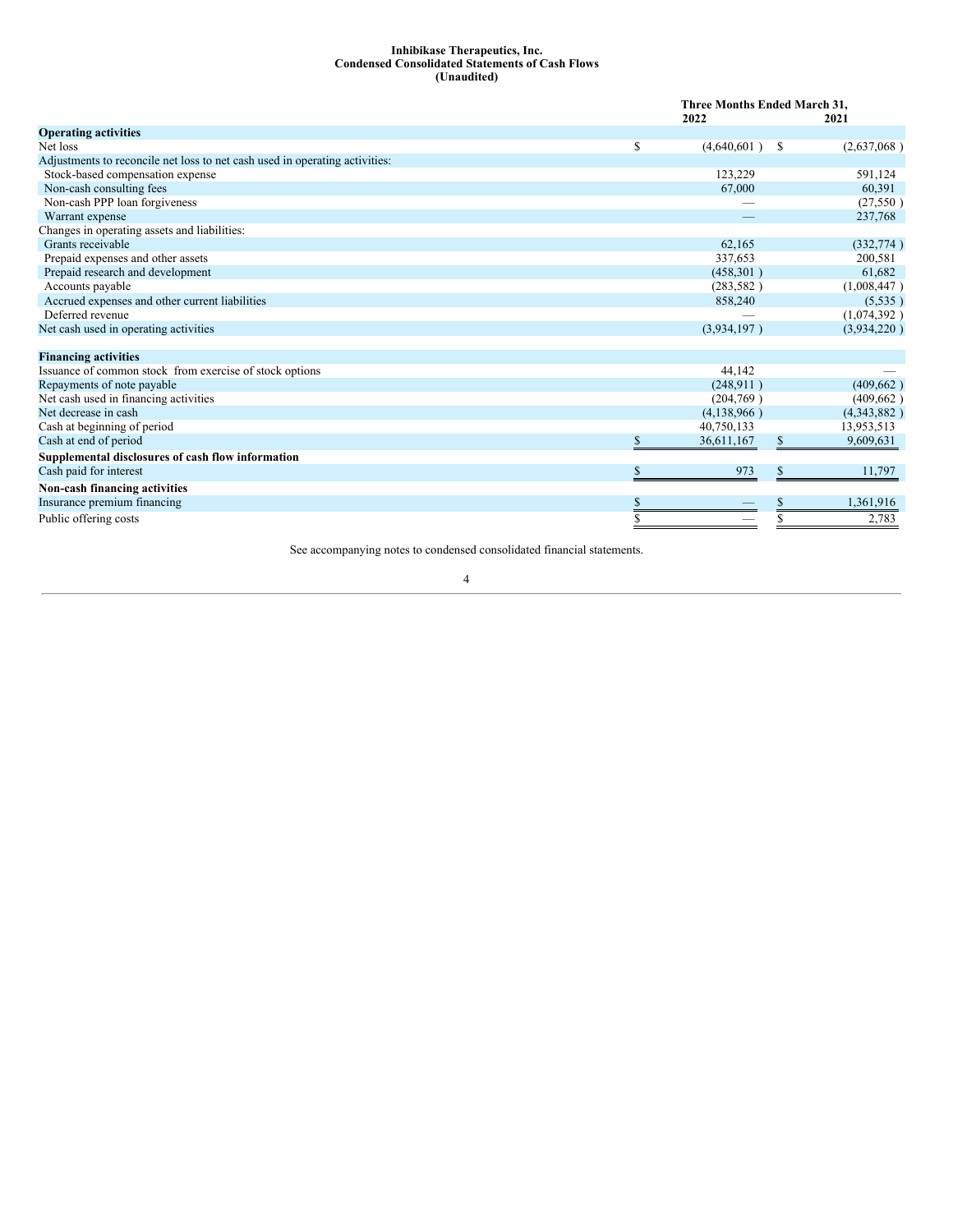## **Inhibikase Therapeutics, Inc. Notes to Unaudited Condensed Consolidated Financial Statements**

#### <span id="page-6-0"></span>**1.Nature of Business**

Inhibikase Therapeutics, Inc. (the "Company," "we" or "our") is a clinical-stage pharmaceutical company developing therapeutics for Parkinson's Disease, or PD, and related disorders that arise inside and outside of the brain. In 2021, we commenced clinical development of IkT-148009, a small molecule Abelson Tyrosine Kinase inhibitor we believe can modify the course of Parkinson's disease including its manifestation in the gastrointestinal tract, or GI. Results to date of our ongoing Phase 1 Single and Multiple Ascending Dose escalation study (SAD and MAD, respectively) in older and elderly healthy volunteers have revealed important insights into the safety, tolerability and pharmacokinetics of IkT-148009 in human subjects. We enrolled 88 subjects in the Phase 1 study. Results from the Phase 1 study have shown that IkT-148009 has a halflife of greater than 24 hours and just a 25 mg once-daily oral dose in older and elderly healthy subjects in our Phase 1 study reached exposures that are consistent with the exposure to the drug that resulted in therapeutic efficacy in animal models of progressive Parkinson's disease. In July 2021, the U.S. Food and Drug Administration, or FDA, agreed with the Company's plan to initiate its Phase 1b study in Parkinson's patients which commenced dosing October 19, 2021, and one cohort of 8 patients have completed the Phase 1b study to date. The Company anticipates initiating Phase 2 studies of IkT-148009 in Parkinson's disease in the second quarter of 2022, subject to agreements with the FDA. Clinical development of IkT-148009 for the GI complications in PD patients will cross-reference the Phase 1 study of IkT-148009 for the treatment of PD. Our efforts in Parkinson's disease are being extended into other Parkinson's-related indications, such as the Orphan Disease Multiple Systems Atrophy, or MSA. Depending on the outcome of animal model studies of MSA, the Company may initiate Phase 2 studies of IkT-148009 in MSA in the fourth quarter of 2022 following regulatory submissions in the U.S. and European Union, or EU. Clinical development of the Company's oncology asset, IkT-001Pro, is anticipated to begin shortly after submission of the Company's Investigational New Drug application, or IND, for IkT-001Pro; submission of the IND is anticipated to occur in the second quarter of 2022.

Our advancement of the pre-clinical and clinical development program for MSA was benefited by a grant received from the National Institute of Neurological Diseases and Stroke, or NINDS, an Institute of the National Institutes of Health, for \$385,888 to fund animal model studies of IkT-148009 as a therapy for MSA. These animal studies are now underway. At the same time, we are preparing regulatory submissions to the European Medicines Agency, or EMA, and to the FDA to enable a Phase 2a safety and tolerability study in MSA patients in up to 19 sites in the EU, and up to 6 sites in the U.S. involving 60 patients. The proposed clinical Phase 2a study will have primary endpoints in safety and tolerability and exploratory endpoints in MSA efficacy parameters with 3 month daily dosing at two different doses. While we complete the set-up of the Phase 2a study in MSA, we will complete at least one animal model study to support advancing IkT-148009 into patients in the fourth quarter of 2022. Dosing of patients with MSA will depend on a positive outcome in animal model studies; if IkT-148009 is not a successful therapy in MSA model studies, the Phase 2a clinical study will not proceed. In this circumstance, the regulatory effort for IkT-148009 in the EU would be applied to future studies of Parkinson's disease efficacy in the EU. The Company plans to pursue orphan drug designation for IkT-148009 to treat Multiple System Atrophy with regulators in the U.S. and Europe.

We have also advanced clinical batch manufacturing and pill formulation for our platform prodrug technology involving IkT-001Pro. Clinical batch manufacturing was completed in the fourth quarter of 2021 and an IND is planned to be filed in the second quarter of 2022, to include the production of the data package for the final pill formulation.

In the ensuing 12 months, the Company anticipates reporting the full outcomes of its completed Phase 1 study of IkT-148009 in older and elderly healthy subjects, reporting the outcomes of the completed chronic toxicology studies in rats and monkeys for IkT-148009 to enable chronic drug administration in Parkinson's patients, completing a Phase 1b extension study of IkT-148009 in Parkinson's patients and initiating its Phase 2a efficacy study in Parkinson's patients. Advancement of the Company's Phase 2a program in PD with IkT-148009 is subject to review and agreements with the FDA. We further anticipate initiating the Phase 2a clinical study in MSA in the U.S. and EU, subject to a successful model study outcome and agreements with regulatory agencies in the U.S. and EU. Finally, we intend to advance IkT-001Pro through IND filing and initiate clinical development, possibly completing clinical development in 2022.

Our programs utilize small molecule, oral protein kinase inhibitors to treat PD and its GI complications. We have shown in animal models of progressive PD that our lead clinical candidate, IkT-148009, is a brain penetrant Abelson tyrosine kinase, or c-Abl inhibitor, that halts disease progression and reverses functional loss in the brain and reverses neurological dysfunction in the GI tract. We have not yet observed reversal of functional loss in humans. The ability to halt progression and restore function was shown in animal models of progressive disease that mimic the rate of disease progression and the extent of functional loss in the brain and/or the GI tract as found in patients with PD. We believe our therapeutic approach is disease-modifying. Our understanding of how and why PD progresses has led us to believe that functional loss in Parkinson's patients may be at least partially reversed. Based on the measurements in animal models, we believe patients treated with IkT-148009 may have their disease progression slowed or halted, we may see a progressive reduction in the need for symptomatic or supportive therapy and/or we may ultimately eliminate the need for

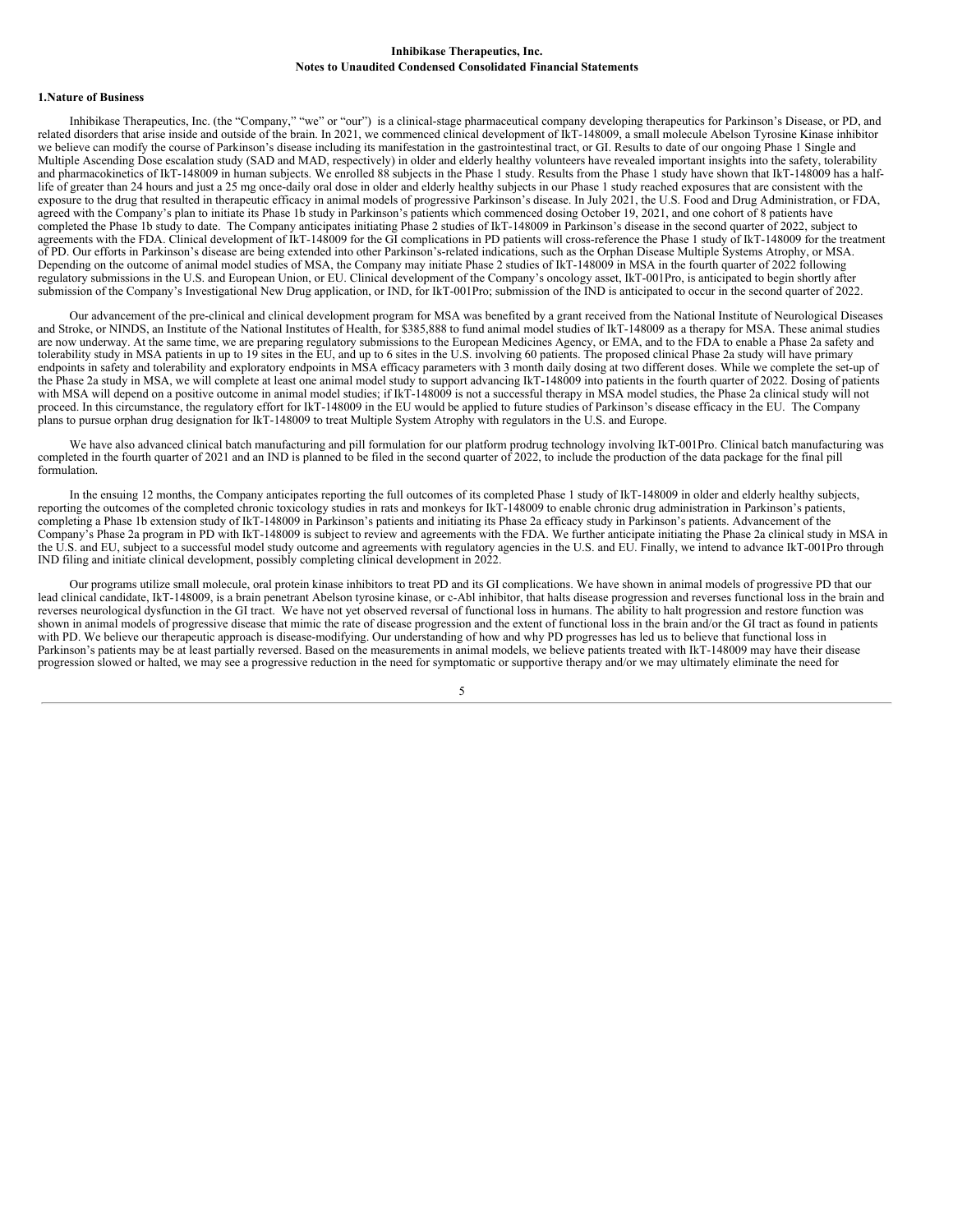symptomatic therapy. However, as of the date of this Quarterly Report on Form 10-Q ("Report"), it is unknown whether the disease modification seen in the animal models will occur in patients following treatment with IkT-148009.

## **2.Liquidity**

The Company has recognized recurring losses. At March 31, 2022, the Company had working capital of \$34,009,319, an accumulated deficit of \$34,458,288, cash of \$36,611,167, and accounts payable and accrued expenses of \$4,380,197. The Company had active grants in the amount of \$385,888, of which \$314,228 remained available in accounts held by the U.S. Treasury as of May 3, 2022.

The future success of the Company is dependent on its ability to successfully obtain additional working capital, obtain regulatory approval for and successfully launch and commercialize its product candidates and to ultimately attain profitable operations. Prior to its initial public offering in December 2020 ("IPO"), the Company had funded its operations primarily through cash received in connection with revenue from its various grant programs. In addition, in June 2021 and December 2020, the Company raised approximately \$41.1 million and \$14.6 million in working capital from its underwritten public offering (the "June 2021 Offering") and its IPO, respectively.

The Company is subject to a variety of risks similar to other early-stage life science companies including, but not limited to, the successful development, regulatory approval, and market acceptance of the Company's product candidates, development by its competitors of new technological innovations, protection of proprietary technology, and raising additional working capital. The Company has incurred significant research and development expenses and general and administrative expenses related to its product candidate programs. The Company anticipates costs and expenses to increase in the future as the Company continues to develop its product candidates.

The Company may seek to fund its operations through additional public equity, private equity, or debt financings, as well as other sources. However, the Company may be unable to raise additional working capital, or if it is able to raise additional capital, it may be unable to do so on commercially favorable terms. The Company's failure to raise capital or enter into such other arrangements if and when needed would have a negative impact on the Company's business, results of operations and financial condition and the Company's ability to continue to develop its product candidates.

The Company estimates that its working capital at March 31, 2022 is sufficient to fund its normal operations into the third quarter of 2023.

The accompanying unaudited condensed consolidated financial statements have been prepared on a going concern basis, which contemplates the realization of assets and satisfaction of liabilities in the ordinary course of business. The condensed consolidated financial statements do not include any adjustments relating to the recoverability and classification of recorded asset amounts or the amounts and classification of liabilities that might result from the outcome of the uncertainties described above.

## **3.Basis of Presentation and Significant Accounting Policies**

#### *Basis of Presentation of Interim Financial Statements*

The accompanying unaudited condensed consolidated financial statements were prepared by the Company pursuant to the rules and regulations of the Securities and Exchange Commission ("SEC") for interim financial statements and, in the opinion of management, include all normal and recurring adjustments necessary to present fairly the results of the interim periods shown. The December 31, 2021 balance sheet was derived from December 31, 2021 audited financial statements. Certain information and footnote disclosures normally included in financial statements prepared in accordance with U.S. generally accepted accounting principles ("US GAAP") have been condensed or omitted pursuant to such SEC rules and regulations. Management believes that the disclosures made are adequate to make the information presented not misleading. The results for the interim periods are not necessarily indicative of results to be expected for the fiscal year ending December 31, 2022. The condensed unaudited consolidated financial statements contained herein should be read in conjunction with the Company's annual audited financial statements and notes thereto for the year ended December 31, 2021 included in the Company's Annual Report filed on SEC Form 10-K.

The unaudited condensed consolidated financial statements have been prepared in conformity with US GAAP, which prescribes elimination of all significant intercompany accounts and transactions in the accounts of the Company and its wholly-owned subsidiary, IKT Securities Corporation, Inc., which was incorporated in the Commonwealth of Massachusetts in December 2021. Any reference in these notes to applicable guidance is meant to refer to the authoritative US GAAP as found in the Accounting Standards Codification ("ASC") and Accounting Standards Updates ("ASU") of the Financial Accounting Standards Board ("FASB").

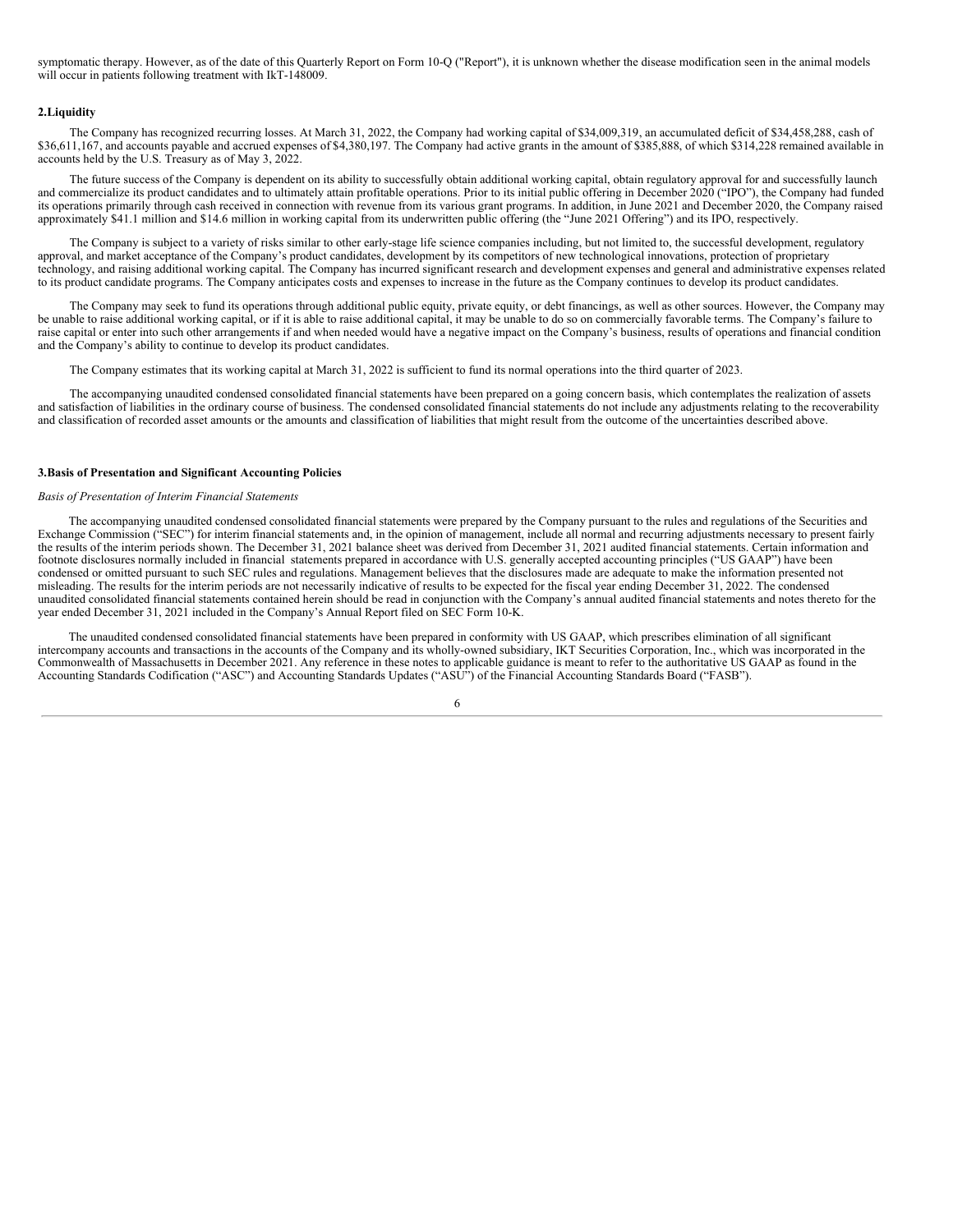From time to time, new accounting pronouncements are issued by the FASB or other standard setting bodies and are generally adopted by the Company as of the specified effective date. Unless otherwise discussed, the Company believes that the impact of recently issued standards that are not yet effective will not have a material impact on its financial position or results of operations upon adoption.

The Company qualifies as an "emerging growth company" as defined in the Jumpstart Our Business Startups Act of 2012, as amended, or the JOBS Act. The JOBS Act permits an emerging growth company such as the Company to take advantage of an extended transition period to comply with new or revised accounting standards applicable to public companies until those standards would otherwise apply to private companies. The Company has elected not to "opt out" of such extended transition period, which means that when a standard is issued or revised and it has different application dates for public or private companies, the Company will adopt the new or revised standard at the time private companies adopt the new or revised standard and will do so until such time that it either (i) irrevocably elects to "opt out" of such extended transition period or (ii) no longer qualifies as an emerging growth company.

## *Use of Estimates*

The preparation of the Company's financial statements in conformity with US GAAP requires management to make estimates and assumptions that affect the amounts reported in the financial statements and accompanying notes. The Company utilizes certain estimates in the determination of the fair value of its stock options and warrants, deferred tax valuation allowances and revenue recognition, to record expenses relating to research and development contracts and accrued expenses. The Company bases its estimates on historical experience and other market-specific or other relevant assumptions that it believes to be reasonable under the circumstances. Actual results could differ from such estimates.

#### *Concentrations of Credit Risk*

For the three months ended March 31, 2022 and 2021, the Company derived more than 90% of its total revenue from a single source, the United States Government, in the form of federal research grants.

#### *Revenue Recognition*

The Company generates revenue from research and development grants under contracts with third parties that do not create customer-vendor relationships. The Company's research and development grants are non-exchange transactions and are not within the scope of ASC Topic 606, *Revenue from Contracts with Customers* ("ASC 606"). Contribution revenue earned from activities performed pursuant to research and development grants is reported as grant revenue in the Company's unaudited condensed consolidated statements of operations. Revenue from these grants is recognized as the Company incurs qualifying expenses as stipulated by the terms of the respective grant. Cash received from grants in advance of incurring qualifying expenses is recorded as deferred revenue. The Company records revenue and a corresponding receivable when qualifying costs are incurred before the grants are received.

#### **4.Supplemental Balance Sheet Information**

Accrued expenses and other current liabilities consist of the following:

|                                                      | March 31,<br>2022        | December 31,<br>2021 |
|------------------------------------------------------|--------------------------|----------------------|
| Accrued consulting                                   | 254,047                  | 210,000              |
| Accrued compensation                                 | 200,213                  | 421,734              |
| Accrued legal and professional fees                  | 237,293                  |                      |
| Accrued research and development                     | 2,864,711                | 2,077,932            |
| Accrued interest                                     | $\overline{\phantom{a}}$ | 968                  |
| Accrued other                                        | 17.737                   | 5.127                |
| Total accrued expenses and other current liabilities | 3,574,001                | 2,715,761            |

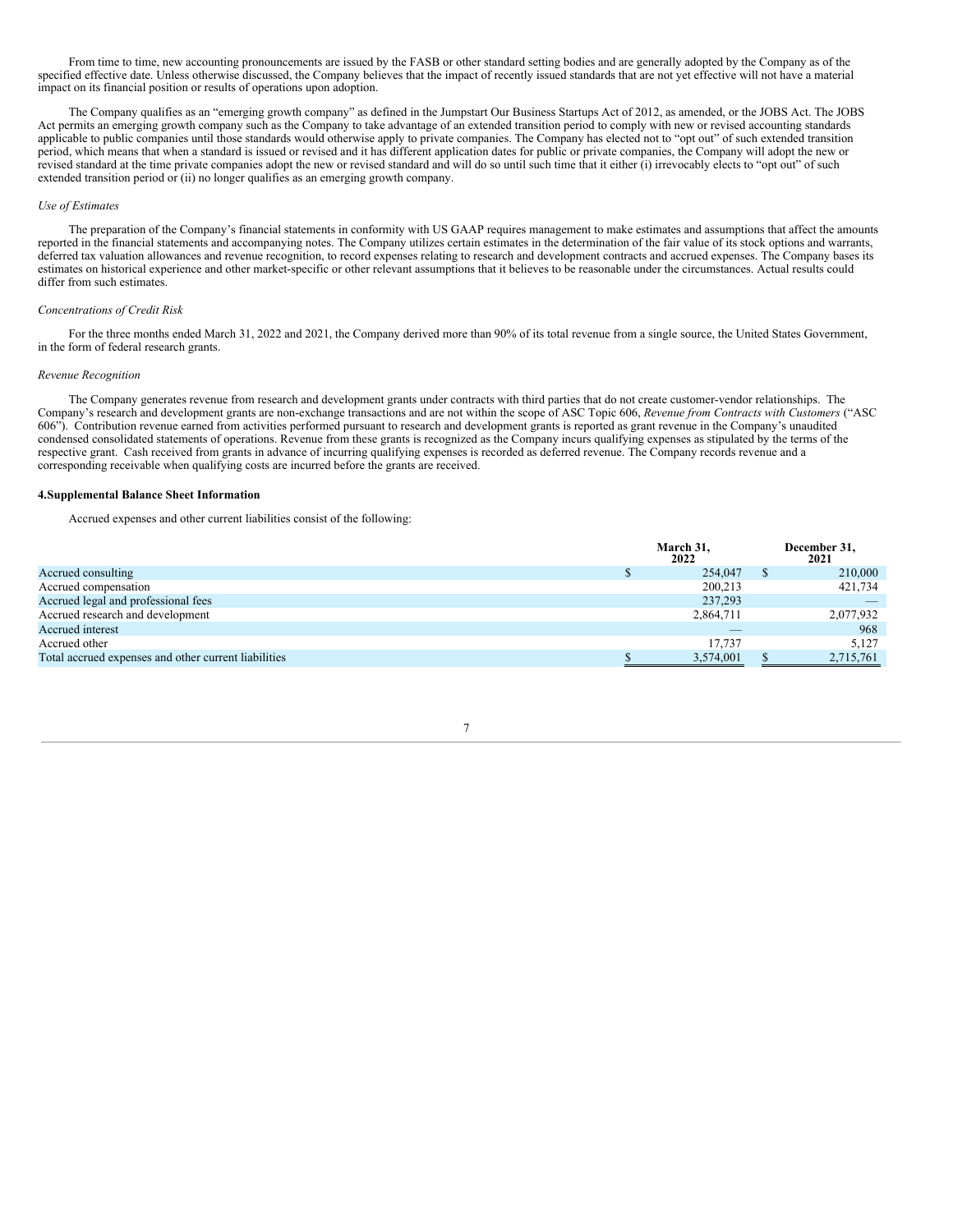#### **5.Notes Payable**

Notes payable outstanding were \$0 and \$248,911 at March 31, 2022 and December 31, 2021, respectively.

#### *Revolving Demand Promissory Note*

On January 1, 2020, the Company issued a note (the "2020 Note") in the face amount of \$103,586 bearing 5.25% APR simple interest. The 2020 Note was scheduled to mature on January 1, 2021. Upon occurrence of certain conditions including the sale of a division of the Company or upon the date on which the Company closes on certain financings, the due date for some or all of the unpaid principal and accrued and unpaid interest may be accelerated. The Company assessed the terms and features of the 2020 Note and determined that none of the terms and features represented embedded derivatives that require bifurcation.

On June 30, 2020, the holder of the 2020 Note and the Company entered into an agreement to settle the 2020 Note early. As full consideration and settlement of the 2020 Note's June 30, 2020 principal balance plus accrued and unpaid interest in the amount of \$106,334, the Company issued a new promissory note to the holder in the amount of \$42,534 (the "Fifth Restated Note") with substantially similar terms as the 2020 Note. In addition, the holder subscribed for the purchase of 11,594 unregistered shares of the Company's common stock at a subscription price of \$63,800, or \$5.50 per share. The issuance of shares under the subscription agreement and the issuance of the Fifth Restated Note satisfied the payoff of the 2020 Note without premium or discount.

The Fifth Restated Note was scheduled to mature on the earlier of a significant transaction, including an initial public offering, sale of substantially all assets or change of control, or January 1, 2021. The Company consummated its IPO on December 28, 2020 and the principal balance of the Fifth Restated Note plus accrued and unpaid interest was settled in full in cash on January 1, 2021.

#### *Note Payable to CEO*

On February 5, 2020 (the "Issue Date"), the Company issued a note payable to its CEO (the "CEO Note") in the face amount of \$245,250 bearing 1.59% APR simple interest in exchange for cash. The net proceeds of \$245,250 were used as working capital by the Company. The note carried an original maturity of the earlier of the sixth month following the Issue Date or the date the Company has sufficient funds to repay the CEO Note. If an event of default occurred and continued, the Company agreed to issue a warrant to the holder with a strike price of \$4.87 per share for a number of shares equal to 150% of the value of the loan. The Company assessed the terms and features of the CEO Note and determined that none of the terms and features represented embedded derivatives that require bifurcation.

On June 13, 2020, the holder of the CEO Note and the Company entered into a restated agreement (the "CEO Restated Note"). The CEO Restated Note in the amount of \$248,911 extended the stated maturity date of the CEO Note from the earlier of the sixth month following the (original) Issue Date or the date the Company has sufficient funds to repay the note to the earlier of the 30th month following the (original) Issue Date or the date the Company has sufficient funds to repay the CEO Restated Note. The Issue Date, February 5, 2020, is unchanged. In addition, the interest rate was reduced, effective as of the Issue Date, from 1.59% APR to 0.25%. The CEO Restated Note also changed the exercise price of the warrant from \$4.87 to \$4.81 per share in the case of any default. The other provisions of the CEO Restated Note remained the same, in all material respects, to the CEO Note. The Company and its CEO have agreed that the CEO Restated Note will not be repaid for a minimum of 12 months following the closing of its initial public offering. The principal balance of the CEO note was \$248,911 at December 31, 2021. The principal balance plus accrued and unpaid interest on the CEO Note were settled in full, without adjustment, in cash on January 3, 2022.

## *The Paycheck Protection Program Loan (the "PPP Loan")*

On May 4, 2020 the Company received \$27,550 in loan proceeds as part of the Federal CARES Act Paycheck Protection Program (the "CARES Act" or "PPP") with a 1% annual interest rate. The loan carried certain provisions to provide that if the Company expended not less than 60% of the loan proceeds on qualified payroll costs, the principal and accrued interest on the loan would be forgiven. The lender and the Small Business Administration determined that the Company met the contractual conditions for forgiveness of the entire PPP Loan plus accrued interest and it was forgiven in 2021.

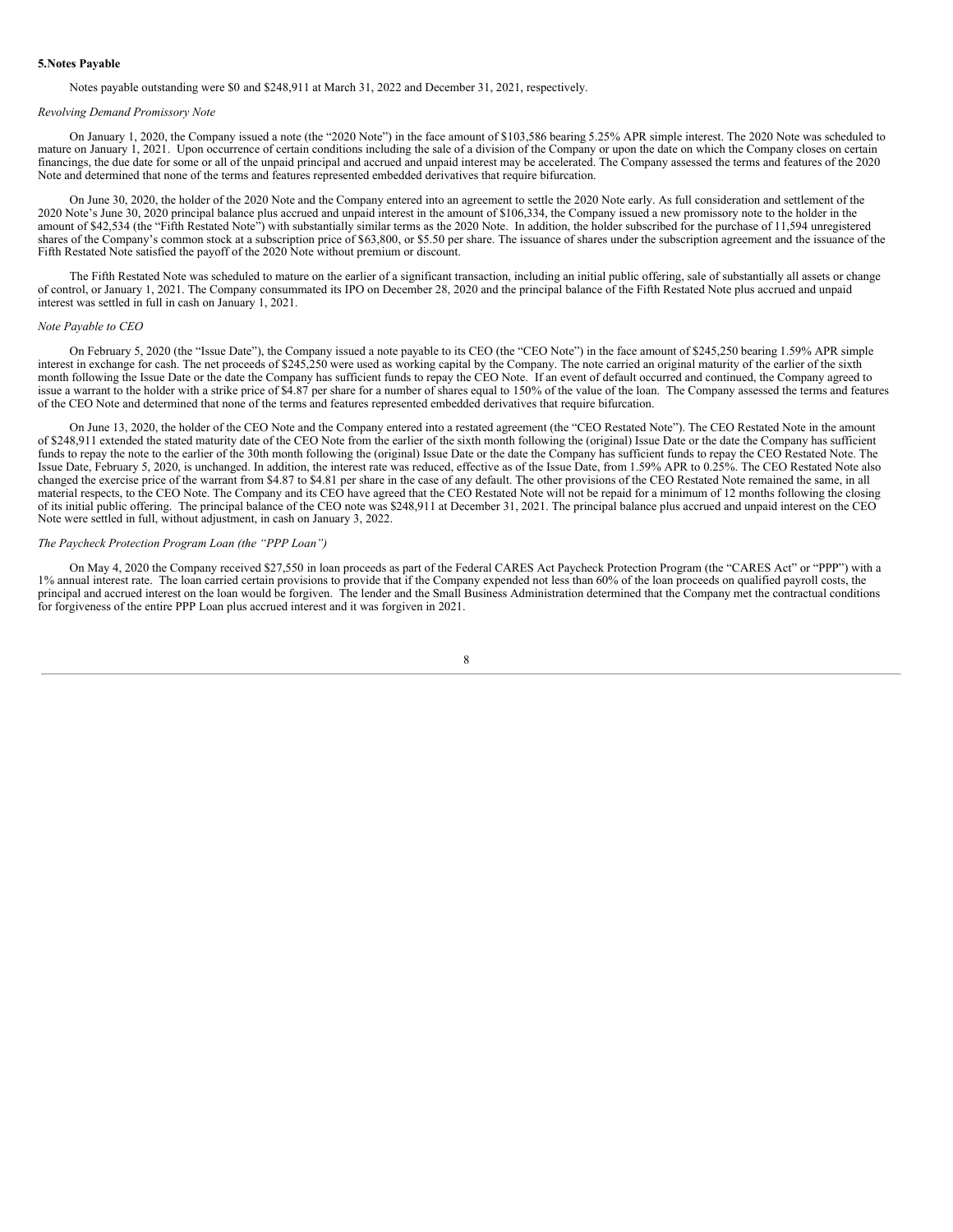## **6.Stockholders' Equity**

Each share of common stock is entitled to one vote. The holders of common stock are also entitled to receive dividends whenever funds are legally available and when declared by the board of directors, subject to the prior rights of holders of all classes of stock outstanding. As of March 31, 2022, a total of 5,409,313 shares of common stock were reserved for issuance upon the exercise of outstanding stock options and warrants under the 2020 Equity Incentive Plan (the "2020 Plan") and the 2011 Equity Incentive Plan.

#### *Share Issuances*

In March 2021, an accredited investor subscribed for, and the Company issued, 9,000 shares of its stock in exchange for consulting services. The fair value of the stock was \$60,391 based upon the closing price of the shares on the date of the transaction. Issuance costs were not material. No additional rights or options were granted to this accredited investor in connection with this issuance. The \$60,391 fair value was a component of selling, general and administrative costs for the three months ended March 31, 2021.

In January 2022, the Company issued 21,853 shares of its common stock in connection with the exercise of non-qualified stock options with a strike price of \$2.02 per share. Issuance costs were not material. No additional rights or options were granted to this accredited investor in connection with this issuance. This issuance was exempt from registration pursuant to Section 4(a)(2) of the Securities Act as transactions by an issuer not involving any public offering.

In February 2022, an accredited investor subscribed for, and the Company issued 50,000 shares of its stock in exchange for consulting services. The fair value of the stock was \$67,000 based upon the closing price of the shares on the date of the transaction. Issuance costs were not material. No additional rights or options were granted to this accredited investor in connection with this issuance. This issuance is exempt from registration pursuant to Section  $4(a)(2)$  of the Securities Act as transactions by an issuer not involving any public offering.

## **7.Stock-Based Compensation**

#### *2020 Equity Incentive Plan*

The Company's 2020 Plan was established for granting stock incentive awards to directors, officers, employees and consultants to the Company.

#### *Stock Options*

During the three months ended March 31, 2022, the Company granted 209,887 options with a weighted average strike price of \$1.08 to purchase common stock to certain employees that will vest annually in 3 equal parts over 3 years, with an aggregate grant date fair value of \$145,340.

During the three months ended March 31, 2021, the Company granted 68,628 options to purchase common stock to its scientific advisory board members with a strike price of \$6.82 per share, vesting immediately, with an aggregate grant date fair value of \$259,674.

#### *Stock-Based Compensation Expense*

The following table summarizes the stock-based compensation expense for stock options granted to employees and non-employees:

|                                        | Three Months Ended March 31, |      |         |  |  |  |  |
|----------------------------------------|------------------------------|------|---------|--|--|--|--|
|                                        | 2022                         | 2021 |         |  |  |  |  |
| Research and development               | 28,820                       |      | 368,495 |  |  |  |  |
| Selling, general and administrative    | 94.409                       |      | 222.629 |  |  |  |  |
| Total stock-based compensation expense | 123.229                      |      | 591.124 |  |  |  |  |

#### **8.Warrants**

The Company recognized \$237,768 in warrant expense for the three months ended March 31, 2021 included in selling, general and administration expense.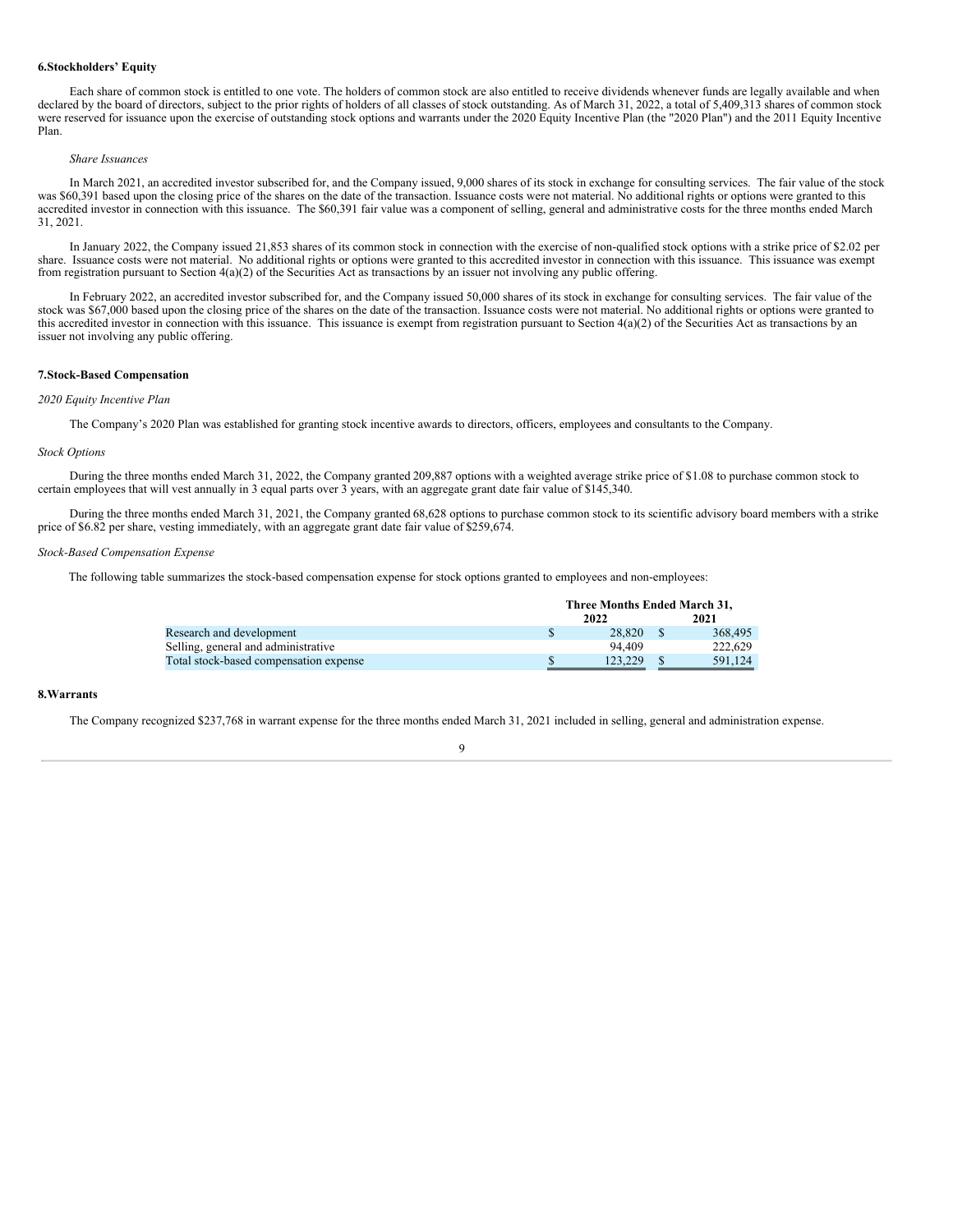#### **9.Net Loss Per Share**

The following table presents the calculation of basic and diluted net loss per share applicable to common stockholders:

|                                                                             | Three Months Ended March 31,<br>2022 | 2021        |
|-----------------------------------------------------------------------------|--------------------------------------|-------------|
| Numerator:                                                                  |                                      |             |
| Net loss                                                                    | (4,640,601)                          | (2,637,068) |
| Denominator:                                                                |                                      |             |
| Weighted-average number of common shares<br>outstanding – basic and diluted | 25.205.454                           | 10,053,949  |
| Net loss per share applicable to common<br>stockholders – basic and diluted | (0.18)                               | (0.26)      |

The following shares were excluded from the calculation of diluted net loss per share applicable to common stockholders, prior to the application of the treasury stock method, because their effect would have been anti-dilutive for the periods presented:

|                                      | Three Months Ended March 31, |           |
|--------------------------------------|------------------------------|-----------|
|                                      | 2022                         | 2021      |
| Options to purchase shares of stock  | 3.847.400                    | 3.665.072 |
| Warrants to purchase shares of stock | 1.561.913                    | 721.913   |
| Total                                | 5.409.313                    | 4.386.985 |

#### **10.Income Taxes**

During the three months ended March 31, 2022 and 2021, there was no provision for income taxes as the Company incurred losses during those periods. Deferred tax assets and liabilities reflect the net tax effect of temporary differences between the carrying amount of assets and liabilities for financial reporting purposes and the amounts used for income tax purposes. The Company recorded a full valuation allowance against its deferred tax assets as the Company believes it is more likely than not the deferred tax assets will not be realized.

## **11.Commitments and Contingencies**

#### *Impact of the COVID-19 Pandemic on Our Operations*

The COVID-19 pandemic has caused significant, industry-wide delays in clinical trials. There are multiple causes of these delays, including reluctance of patients to enroll or continue in trials for fear of exposure to COVID-19, local and regional shelter-in-place orders and regulations that discourage, hamper, or prohibit patient visits,<br>healthcare providers and health systems shiftin candidates for the treatment of COVID-19 a priority over product candidates unrelated to the pandemic.

As a result of the COVID-19 pandemic, commencement of enrollment in our clinical trials may be delayed. In addition, after enrollment in these trials, if patients contract COVID-19 during participation in the Company's trials or are subject to isolation or shelter-in-place restrictions, this may cause them to drop out of the Company's trials, miss scheduled doses or follow-up visits or otherwise fail to follow trial protocols. If patients are unable to follow the trial protocols or if the Company's trial results are otherwise affected by the consequences of the COVID-19 pandemic on patient participation or actions taken to mitigate COVID-19 spread, the integrity of data from the Company's trials may be compromised or not accepted by the FDA or other regulatory authorities, which could impact or delay a clinical development program. The Company anticipates that the COVID-19 pandemic may also impact

Although the Company did not experience a material impact on its operations during the three months ended March 31, 2022 and 2021, the Company notes the high level of difficulty in determining the future potential adverse financial impact and other effects of COVID-19 on the Company and its programs, given the rapid and dramatic evolution in the course and impact of the pandemic and the societal and governmental response to it.

#### *Litigation*

From time to time, the Company may become involved in various lawsuits and legal proceedings which arise in the ordinary course of business. When the Company is aware of a claim or potential claim, it assesses the likelihood of any loss or exposure. If it is probable that a loss will result and the amount of the loss can be reasonably<br>estimated, the Company will record a liability with the claim or potential claim. Litigation is subject to inherent uncertainties, and an adverse result in these or other matters may arise from time to time that may harm the Company's business.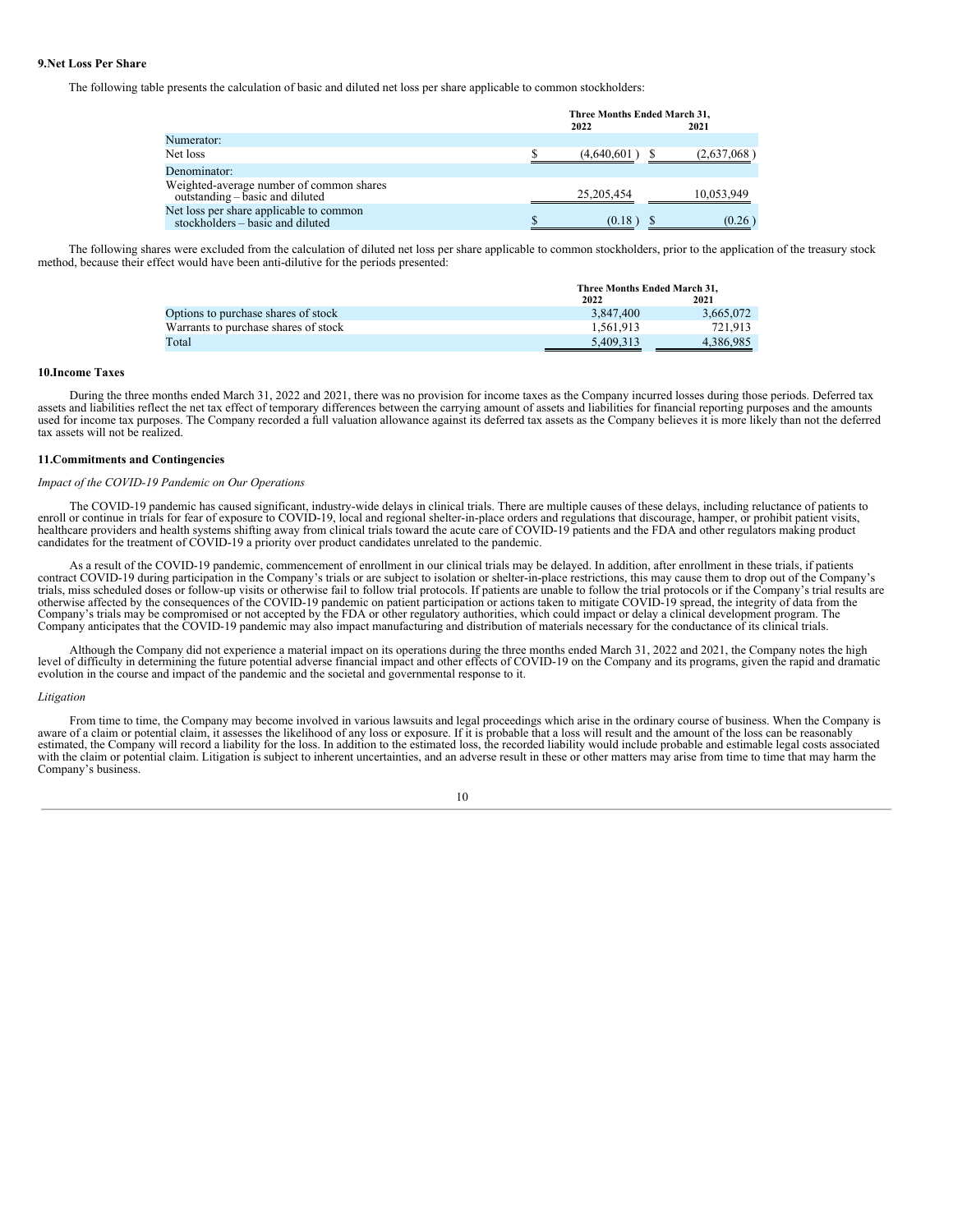See Note 12. Subsequent Events below.

# **12.Subsequent Events**

On April 18, 2022, the Company entered into an operating lease agreement for its office space in Lexington, Massachusetts for the period from June 1, 2022 through<br>July 31, 2025. The lease contains escalating payments durin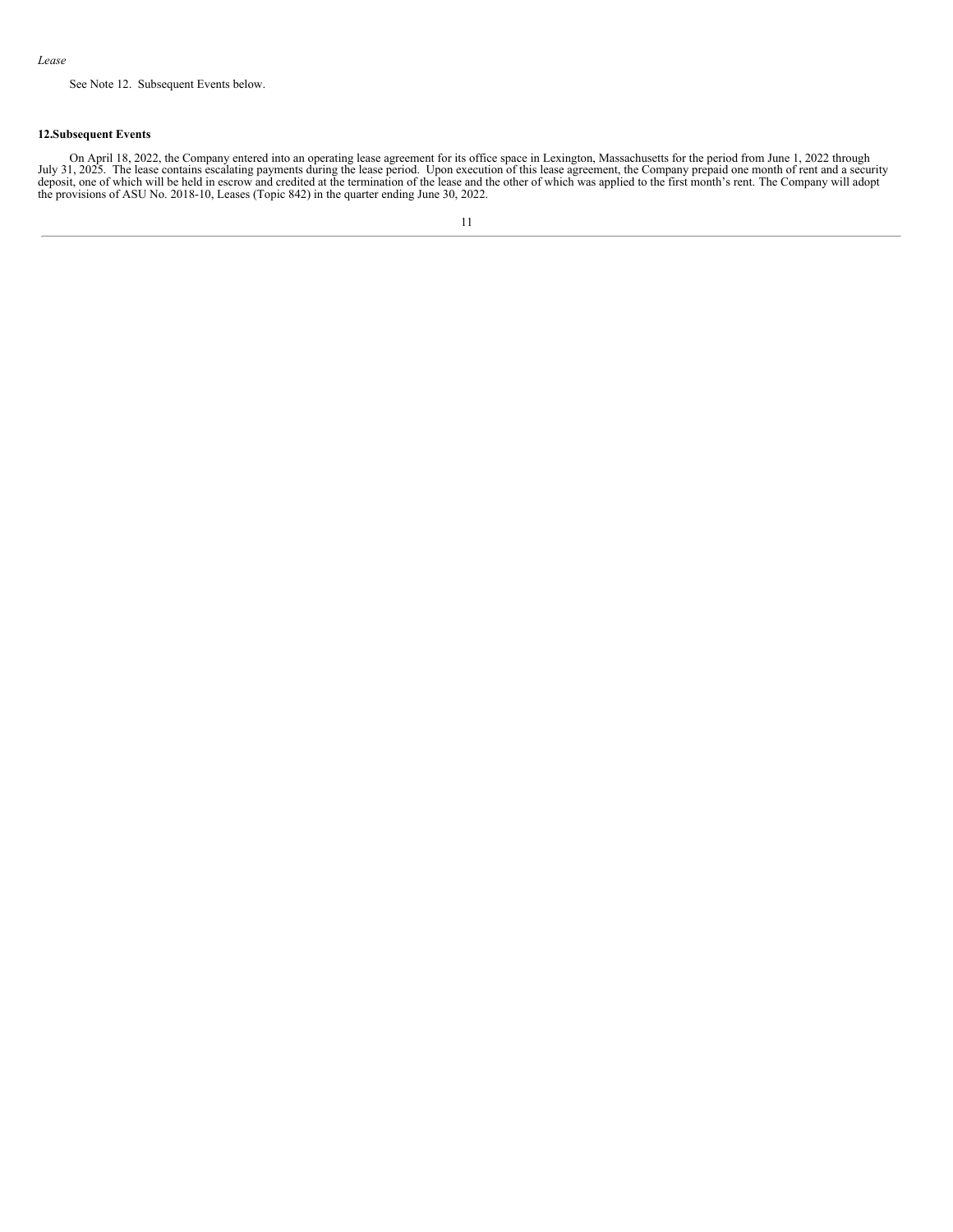#### <span id="page-13-0"></span>**Item 2. Management's Discussion and Analysis of Financial Condition and Results of Operations.**

#### **Forward-Looking Statements**

You should read the following discussion and analysis of our financial condition and results of operations together with our financial statements and the related notes to those statements included elsewhere in this Quarterly Report on Form 10-Q ("Report"). This discussion and analysis and other parts of this Report contain forward-looking statements based upon current beliefs, plans and expectations related to future events and our future financial performance that involve risks, uncertainties and assumptions, such as statements regarding our intentions, plans, objectives, expectations, forecasts and projections. Our actual results and the timing of selected events could differ materially from those anticipated in these forward-looking statements as a result of several factors.

All statements included or incorporated by reference in this Report, other than statements or characterizations of historical fact, are forward-looking statements. These forward-looking statements are based on our current expectations, estimates, approximations and projections about our industry and business, management's beliefs, and certain assumptions made by us, all of which are subject to change. Forward-looking statements can often be identified by words such as "anticipates," "expects," "intends," "plans," "predicts," "believes," "seeks," "estimates," "may," "will," "should," "would," "pould," "potential," "continue," "ongoing," and similar expressions and variations or negatives of these words. These statements are not guarantees of future performance and are subject to risks, uncertainties and assumptions that are difficult to predict. Therefore, our actual results could differ materially and adversely from those expressed in any forward-looking statements as a result of various factors. These forward-looking statements speak only as of the date of this Report. We undertake no obligation to revise or update publicly any forward-looking statement for any reason, except as otherwise required by law.

#### **Overview**

Inhibikase Therapeutics, Inc. (the "Company," "we" or "our") is a clinical stage pharmaceutical company developing therapeutics for Parkinson's Disease, or PD, and related disorders that arise inside and outside of the brain. In 2021, we commenced clinical development of IkT-148009, a small molecule Abelson Tyrosine Kinase inhibitor we believe can modify the course of Parkinson's disease including its manifestation in the gastrointestinal tract, or GI. Results to date of our ongoing Phase 1 Single and Multiple Ascending Dose escalation study (SAD and MAD, respectively) in older and elderly healthy volunteers have revealed important insights into the safety, tolerability and pharmacokinetics of IkT-148009 in human subjects. We enrolled 88 subjects in the Phase 1 study. Results from the Phase 1 study have shown that IkT-148009 has a half-life of greater than 24 hours and just a 25 mg once-daily oral dose in older and elderly healthy subjects in our Phase 1 study reached exposures that are consistent with the exposure to the drug that resulted in therapeutic efficacy in animal models of progressive Parkinson's disease. In July 2021, the U.S. Food and Drug Administration, or FDA, agreed with the Company's plan to initiate its Phase 1b study in Parkinson's patients which commenced dosing October 19, 2021, and one cohort of 8 patients have completed the Phase 1b study to date. The Company anticipates initiating Phase 2 studies of IkT-148009 in Parkinson's disease in the second quarter of 2022, subject to agreements with the FDA. Clinical development of IkT-148009 for the GI complications in PD patients will cross-reference the Phase 1 study of IkT-148009 for the treatment of PD. Our efforts in Parkinson's disease are being extended into other Parkinson's-related indications, such as the Orphan Disease Multiple Systems Atrophy, or MSA. Depending on the outcome of animal model studies of MSA, the Company may initiate Phase 2 studies of IkT-148009 in MSA in the fourth quarter of 2022 following regulatory submissions in the U.S. and European Union, or EU. Clinical development of the Company's oncology asset, IkT-001Pro, is anticipated to begin shortly after submission of the Company's Investigational New Drug application, or IND, for IkT-001Pro; submission of the IND is anticipated to occur in the second quarter of 2022.

Our advancement of the pre-clinical and clinical development program for MSA was benefited by a grant received from the National Institute of Neurological Diseases and Stroke, or NINDS, an Institute of the National Institutes of Health, for \$385,888 to fund animal model studies of IkT-148009 as a therapy for MSA. These animal studies are now underway. At the same time, we are preparing regulatory submissions to the European Medicines Agency, or EMA, and to the FDA to enable a Phase 2a safety and tolerability study in MSA patients in up to 19 sites in the EU, and up to 6 sites in the U.S. involving 60 patients. The proposed clinical Phase 2a study will have primary endpoints in safety and tolerability and exploratory endpoints in MSA efficacy parameters with 3 month daily dosing at two different doses. While we complete the set-up of the Phase 2a study in MSA, we will complete at least one animal model study to support advancing IkT-148009 into patients in the fourth quarter of 2022. Dosing of patients with MSA will depend on a positive outcome in animal model studies; if IkT-148009 is not a successful therapy in MSA model studies, the Phase 2a clinical study will not proceed. In this circumstance, the regulatory effort for IkT-148009 in the EU would be applied to future studies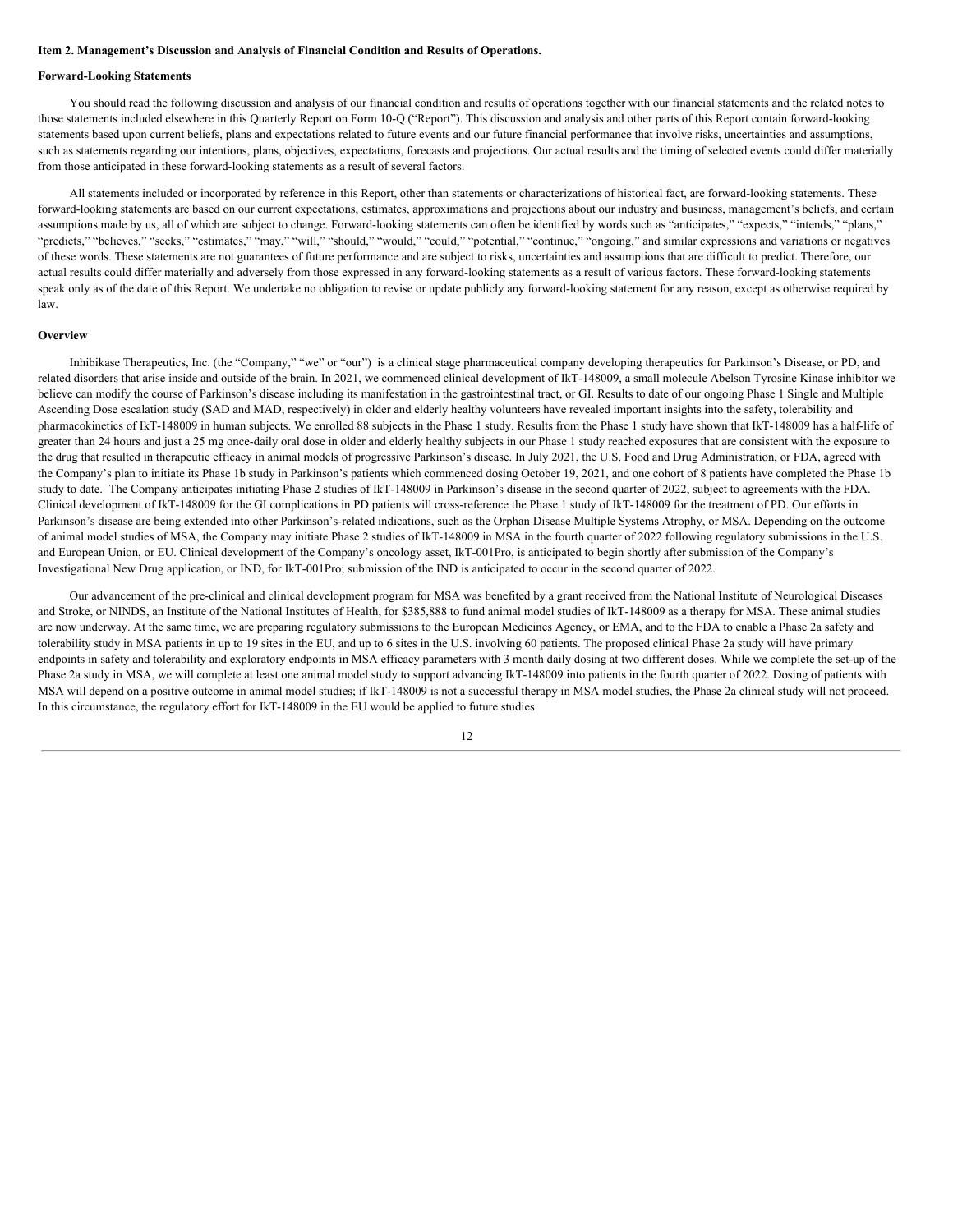of Parkinson's disease efficacy in the EU. The Company plans to pursue orphan drug designation for IkT-148009 to treat Multiple System Atrophy with regulators in the U.S. and Europe.

We have also advanced clinical batch manufacturing and pill formulation for our platform prodrug technology involving IkT-001Pro. Clinical batch manufacturing was completed in the fourth quarter of 2021 and an IND is planned to be filed in the second quarter of 2022, to include the production of the data package for the final pill formulation.

In the ensuing 12 months, the Company anticipates reporting the full outcomes of its completed Phase 1 study of IkT-148009 in older and elderly healthy subjects, reporting the outcomes of the completed chronic toxicology studies in rats and monkeys for IkT-148009 to enable chronic drug administration in Parkinson's patients, completing a Phase 1b extension study of IkT-148009 in Parkinson's patients and initiating its Phase 2a efficacy study in Parkinson's patients. Advancement of the Company's Phase 2a program in PD with IkT-148009 is subject to review and agreements with the FDA. We further anticipate initiating the Phase 2a clinical study in MSA in the U.S. and EU, subject to a successful model study outcome and agreements with regulatory agencies in the U.S. and EU. Finally, we intend to advance IkT-001Pro through IND filing and initiate clinical development, possibly completing clinical development in 2022.

Our programs utilize small molecule, oral protein kinase inhibitors to treat PD and its GI complications. We have shown in animal models of progressive PD that our lead clinical candidate, IkT-148009, is a brain penetrant Abelson tyrosine kinase, or c-Abl inhibitor, that halts disease progression and reverses functional loss in the brain and reverses neurological dysfunction in the GI tract. We have not yet observed reversal of functional loss in humans. The ability to halt progression and restore function was shown in animal models of progressive disease that mimic the rate of disease progression and the extent of functional loss in the brain and/or the GI tract as found in patients with PD. We believe our therapeutic approach is disease-modifying. Our understanding of how and why PD progresses has led us to believe that functional loss in Parkinson's patients may be at least partially reversed. Based on the measurements in animal models, we believe patients treated with IkT-148009 may have their disease progression slowed or halted, we may see a progressive reduction in the need for symptomatic or supportive therapy and/or we may ultimately eliminate the need for symptomatic therapy. However, as of the date of this Report, it is unknown whether the disease modification seen in the animal models will occur in patients following treatment with IkT-148009.

## *Impact of the ongoing military conflict between Russia and Ukraine*

In late February 2022, Russia invaded Ukraine, significantly amplifying already existing geopolitical tensions among Russia and other countries in the region and in the west, including the U.S. Russia's invasion, the responses of countries and political bodies to Russia's actions, the larger overarching tensions, and Ukraine's military response and the potential for wider conflict have resulted in financial market volatility and capital markets disruption, potentially increasing in magnitude, and could have severe adverse effects on regional and global economic markets and international relations. The extent and duration of the military action, sanctions and resulting market disruptions are impossible to predict, but could be substantial.

Following Russia's actions, various countries, including the U.S., Canada and the United Kingdom, as well as the European Union, issued broad-ranging economic sanctions against Russia. Such sanctions included, among other things, a prohibition on doing business with certain Russian companies, officials and oligarchs; a commitment by certain countries and the European Union to remove selected Russian banks from the Society for Worldwide Interbank Financial Telecommunications (SWIFT) electronic banking network that connects banks globally; a ban on Russian oil and gas imports to the U.S.; and restrictive measures to prevent the Russian Central Bank from undermining the impact of the sanctions. The current sanctions (and potential further sanctions in response to continued Russian military activity) and other actions may have adverse effects on regional and global economic markets and lead to instability and lack of liquidity in capital markets, potentially making it more difficult for us to obtain additional funds and increasing the volatility of our stock price. Any of the abovementioned factors could affect our business, prospects, financial condition, and operating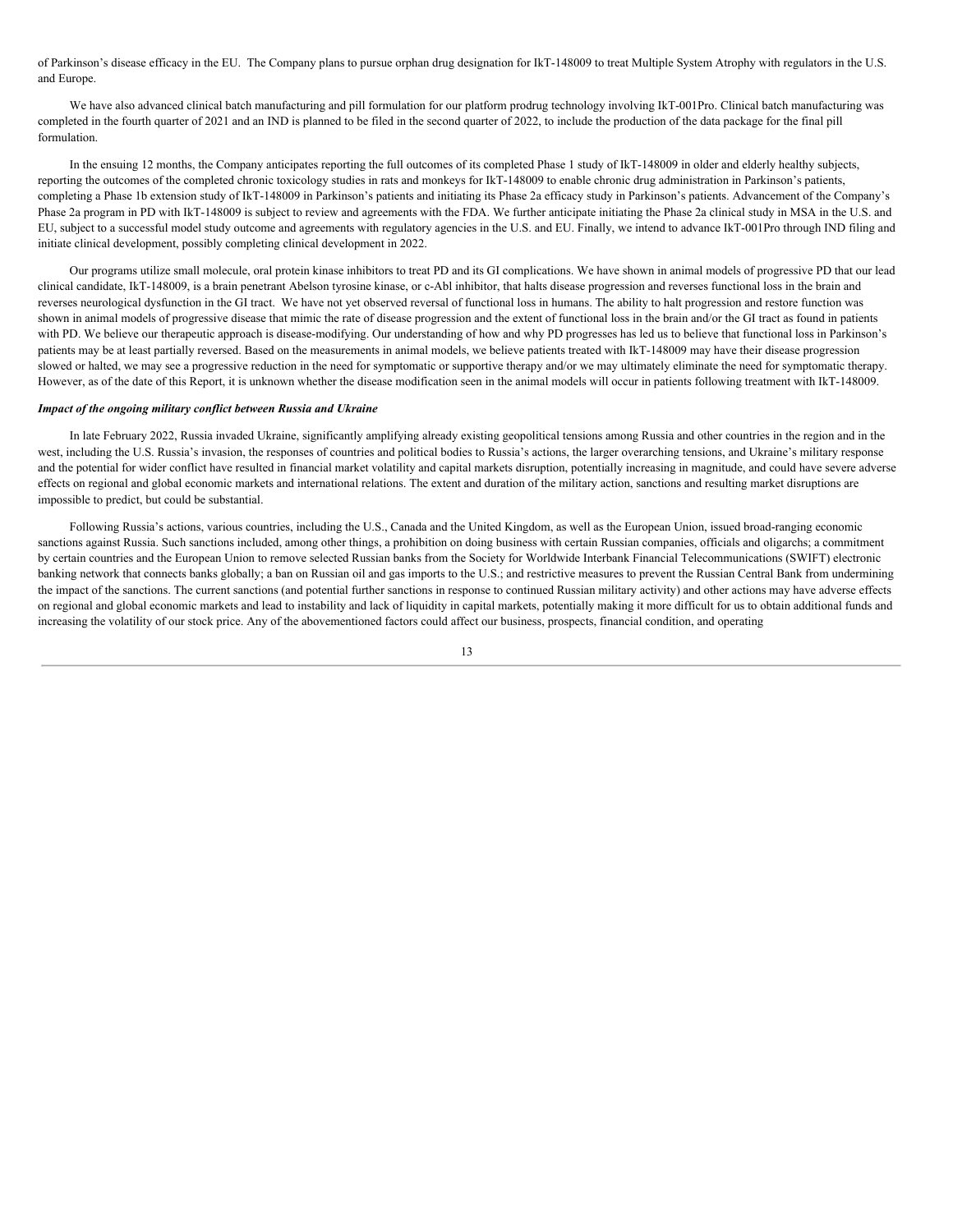## **Components of Operating Results**

#### *Operating Expenses*

*Research and Development*

Research and development activities account for a significant portion of our operating expenses. We record research and development expenses as incurred. Research and development expenses incurred by us for the discovery and development of our product candidates and prodrug technologies include:

> •external research and development expenses, including: expenses incurred under arrangements with third parties, such as CROs, preclinical testing organizations, clinical testing organizations, CMOs, academic and non-profit institutions and consultants;

•fees related to our license and collaboration agreements;

•personnel related expenses, including salaries, benefits and non-cash stock-based compensation expense; and

•other expenses, which include direct and allocated expenses for laboratory, facilities and other costs.

A portion of our research and development expenses are direct external expenses, which we track on a program-specific basis from inception of the program.

Program expenses include expenses associated with our most advanced product candidates and the discovery and development of compounds that are potential future candidates. We also track external expenses associated with our third-party research and development efforts. All external costs are tracked by therapeutic indication. We do not track personnel or other operating expenses incurred for our research and development programs on a program-specific basis. These expenses primarily relate to salaries and benefits and stock-based compensation and office consumables.

At this time, we can only estimate the nature, timing and costs of the efforts that will be necessary to complete the development of, and obtain regulatory approval for, any of our product candidates. We are also unable to predict when, if ever, material net cash inflows will commence from sales or licensing of our product candidates. This is due to the numerous risks and uncertainties associated with drug development, including the uncertainty of:

•our ability to add and retain key research and development personnel and other key employees;

•our ability to successfully file investigational new drug ("IND") and new drug applications ("NDA") with the FDA;

•our ability to conduct and continue trials;

•our ability to commence future trials;

•our ability to establish an appropriate safety profile with IND-enabling toxicology studies;

•our ability to successfully develop, obtain regulatory approval for, and then successfully commercialize our product candidates;

•our successful enrollment in and completion of our current and future clinical trials;

•the costs associated with the development of any additional product candidates we identify in-house or acquire through collaborations;

•our ability to discover, develop and utilize biomarkers to demonstrate target engagement, pathway engagement and the impact on disease progression of our molecules;

•our ability to establish agreements with third-party manufacturers for clinical supply for any future clinical trials and commercial manufacturing, if our product candidates are approved;

•the terms and timing of any collaboration, license or other arrangement, including the terms and timing of any milestone payments thereunder;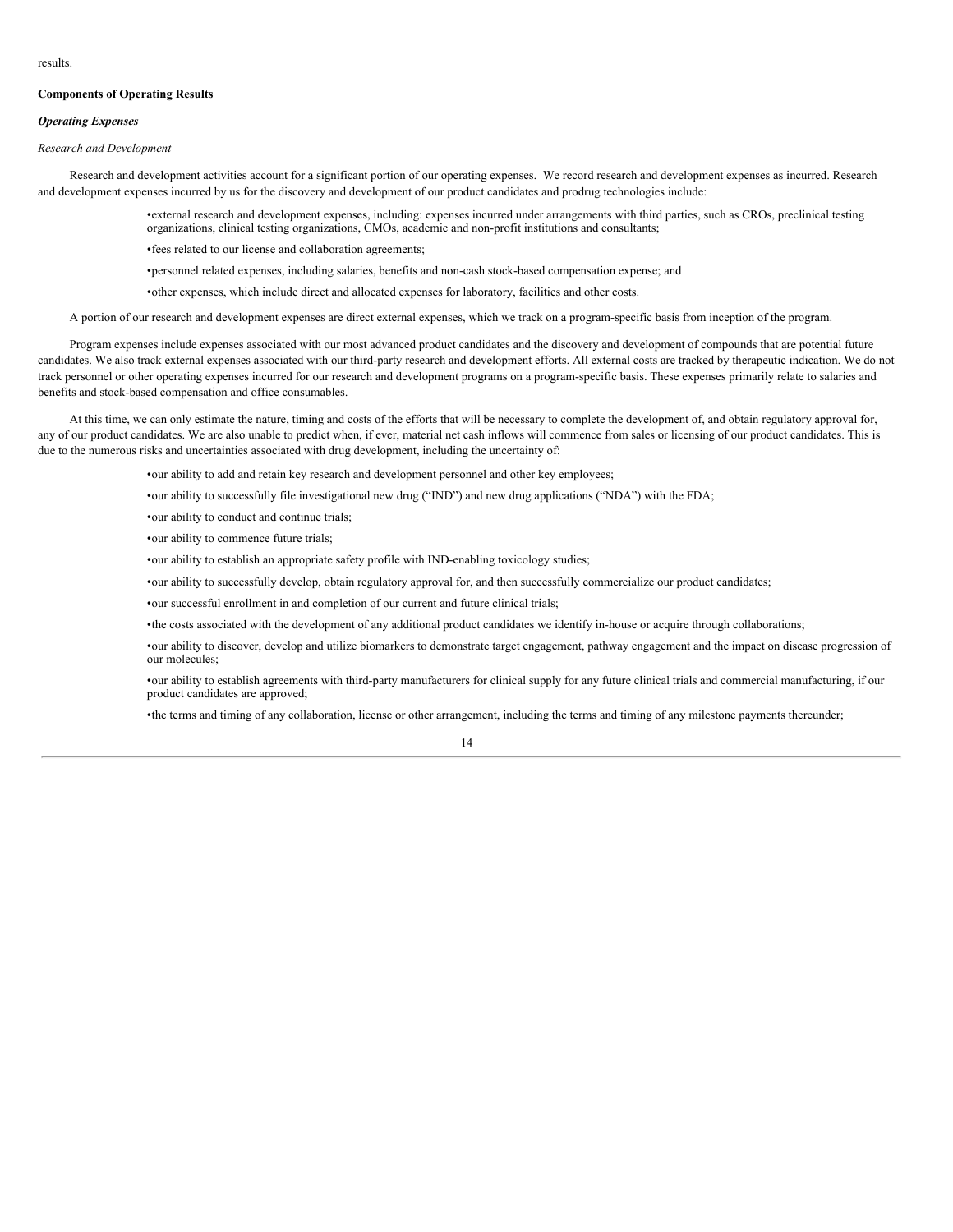•our ability to obtain and maintain patent, trade secret and other intellectual property protection and regulatory exclusivity for our product candidates if and when approved:

•our receipt of marketing approvals from applicable regulatory authorities;

•the impact of the COVID-19;

•our ability to commercialize products, if and when approved, whether alone or in collaboration with others; and

•the continued acceptable safety profiles of the product candidates following approval.

A change in any of these variables with respect to the development of any of our product candidates would significantly change the costs, timing and viability associated with the development of that product candidate. We expect our research and development expenses to increase for the next several years as we continue to implement our business strategy, advance our current programs, expand our research and development efforts, seek regulatory approvals for any product candidates that successfully complete clinical trials, access and develop additional product candidates and incur expenses associated with hiring additional personnel to support our research and development efforts. In addition, product candidates in later stages of clinical development generally incur higher development costs than those in earlier stages of clinical development, primarily due to the increased size and duration of later-stage clinical trials.

#### *Selling, General and Administrative*

Selling, general and administrative expenses include personnel related expenses, such as salaries, benefits, travel and non-cash stock-based compensation expense, expenses for outside professional services and allocated expenses. Outside professional services consist of legal, accounting and audit services, investor relations services and other consulting fees. Allocated expenses consist of rent expenses related to our offices in Cambridge, Massachusetts and Atlanta, Georgia not otherwise included in research and development expenses.

We are incurring additional expenses as compared to when we were a private company, including expenses related to compliance with the rules and regulations of the SEC and those of Nasdaq, additional insurance expenses, investor relations activities and other administrative and professional services. We also are increasing our administrative headcount as a public company and as we advance our product candidates through clinical development, which will also likely require us to increase our selling, general and administrative expenses.

## **Results of Operations**

#### *Comparison of the Three Months Ended March 31, 2022 and 2021*

The following table sets forth the significant components of our results of operations:

|                                     | For the Three Months Ended March 31, |  |             |   | Change      |         |  |
|-------------------------------------|--------------------------------------|--|-------------|---|-------------|---------|--|
|                                     | 2022                                 |  | 2021        |   | (S)         | $(\%)$  |  |
|                                     | (unaudited)                          |  |             |   |             |         |  |
| Grant revenue                       | 46,031                               |  | 1.407.165   | S | (1,361,134) | (96.7)  |  |
| Research and development            | (3,016,991)                          |  | (2,431,860) |   | (585, 131)  | 24.1    |  |
| Selling, general and administrative | (1,669,636)                          |  | (1,600,576) |   | (69,060)    | 4.3     |  |
| Loss from operations                | (4,640,596)                          |  | (2,625,271) |   | (2,015,325) | (76.8)  |  |
| Interest expense, net               |                                      |  | (11,797)    |   | 11,792      | (100.0) |  |
| Net loss                            | (4,640,601)                          |  | (2,637,068) |   | (2,003,533) | (76.0)  |  |

## *Grant Revenue*

Grant revenue for the three months ended March 31, 2022, decreased by \$(1,361,134) or (97)% to \$46,031 from \$1,407,165 in the prior year comparable period. During 2022, the Company's focus was shifted toward advancing its Phase I clinical trial which did not result in significant grant revenue. The Company is utilizing its increased working capital and personnel resources in 2022 to carry on its Phase I clinical trial in addition to its grant research activity.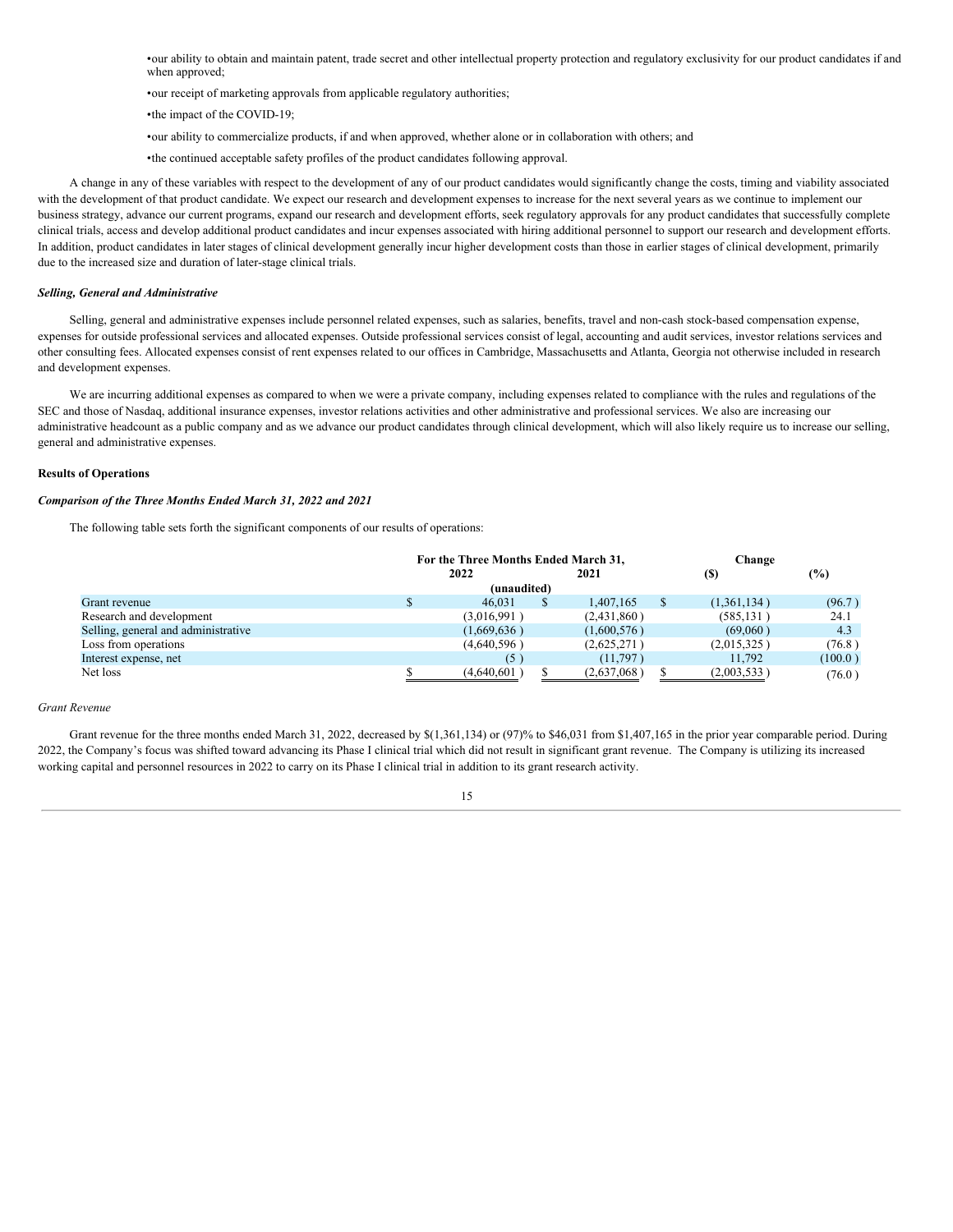## *Research and Development*

Research and development expenses increased by \$585,131 or 24% to \$3,016,991 from \$2,431,860 in the prior year comparable period. The increase was driven by a \$2.1 million increase in non-grant related research offset by a decrease of \$1.2 million in grant related research expenditures and a decrease of \$0.4 million in non-cash stock compensation expense. The non-grant related research was expended primarily in connection with the Company's Phase I PD clinical trial.

#### *Selling, General and Administrative*

Selling, general and administrative expenses increased by \$69,060 or 4% to \$1,669,636 from \$1,600,576 in the prior year comparable period. The increase was primarily from increased headcount resulting in increased compensation expense of \$0.2 million, increased legal fees, board fees, investor relation and consulting fees of \$0.1 million and a net increase of \$0.17 million for other normal operating expenses offset by decreased non-cash stock based compensation expense of \$0.37 million .

## *Interest Expense*

Interest expense decreased by \$11,792 or (100)% to \$5 from \$11,797 in the prior year comparable period. The decrease was driven by the full settlement of the CEO Note on January 3, 2022.

#### **Liquidity and Capital Resources**

#### *Sources of Liquidity*

From our inception up until our December 2020 Initial Public Offering, we funded our operations primarily through private, state and federal contracts and grants. From our inception through March 31, 2022, we generated aggregate cash proceeds of approximately \$23.5 million from private, state and federal contracts and grants. In June 2021 and December 2020, the Company raised approximately \$41.1 million and \$14.6 million in working capital from its underwritten public offering (the "June 2021 Offering") and its initial public offering in December 2020 ("IPO"), respectively.

At March 31, 2022, the Company had working capital of \$34,009,319, an accumulated deficit of \$34,458,288, cash of \$36,611,167, and accounts payable and accrued expenses of \$4,380,197 The Company had active grants in the amount of \$385,888, of which \$314,228 remained available in accounts held by the U.S. Treasury as of May 3, 2022.

## *Future Funding Requirements*

To date, we have not generated any revenue from the sale of commercial products. We do not expect to generate any significant revenue from product sales unless and until we obtain regulatory approval of and successfully commercialize any of our product candidates and we do not know when, or if, this will occur. We expect to continue to incur significant losses for the foreseeable future, and we expect the losses to increase as we continue the development of, and seek regulatory approvals for, our product candidates, and begin to commercialize any future approved products. We are subject to all of the risks typically related to the development of new product candidates, and we may encounter unforeseen expenses, difficulties, complications, delays and other unknown factors that may adversely affect our business. Moreover, following the completion of the IPO, we incurred additional costs associated with operating as a public company. We anticipate that we will need substantial additional funding in connection with our continuing operations beyond the third quarter of 2023.

Until we can generate a sufficient amount of revenue from the commercialization of our product candidates, if ever, we expect to finance our incremental cash needs through a combination of equity offerings, debt financings, working capital lines of credit, grant funding and potential licenses and collaboration agreements. Additional working capital may not be available on commercially reasonable terms, if at all. If we are unable to raise additional capital in sufficient amounts or on terms acceptable to us, we may have to significantly delay, reduce or discontinue the development or commercialization of one or more of our product candidates. If we raise additional funds through the issuance of additional debt or equity securities, it could result in dilution to our existing stockholders, increased fixed payment obligations and the existence of securities with rights that may be senior to those of our common stock. If we incur indebtedness, we could become subject to covenants that would restrict our operations and potentially impair our competitiveness, such as limitations on our ability to incur additional debt, limitations on our ability to acquire, sell or license intellectual property rights and other operating restrictions that could adversely impact our ability to conduct our business. Additionally, any future collaborations we enter into with third parties may provide capital in the near term but limit our potential cash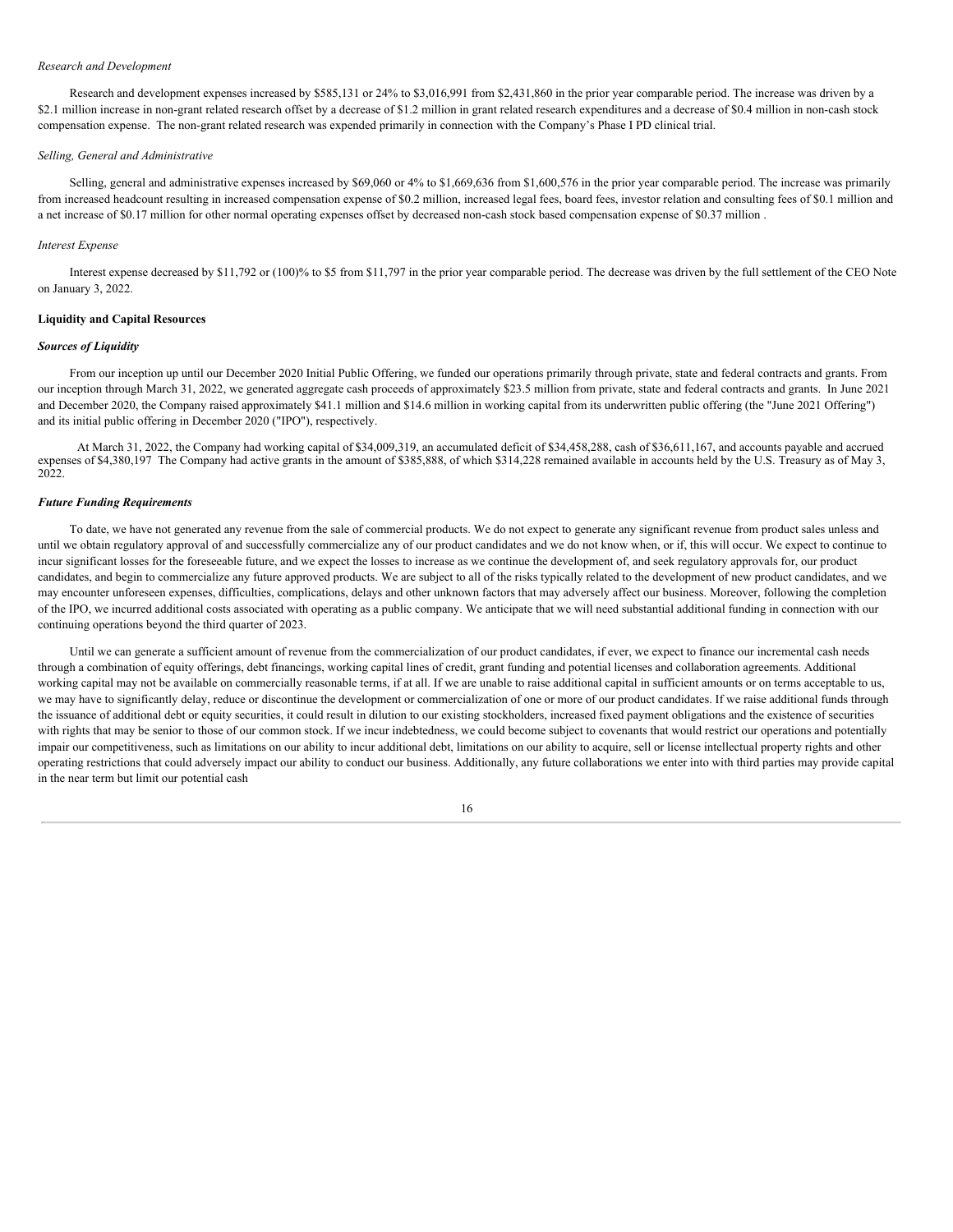flow and revenue in the future. Any of the foregoing could have a material adverse effect on our business, financial condition and results of operations.

Since our inception, we have incurred significant losses and negative cash flows from operations. We have an accumulated deficit of \$34,458,288 at March 31, 2022. We expect to incur substantial additional losses in the future as we conduct and expand our research and development activities.

We may seek to fund our operations through public equity or private equity or debt financings, as well as other sources. However, we may be unable to raise additional working capital, or if we are able to raise additional working capital, we may be unable to do so on commercially favorable terms. Our failure to raise capital or enter into such other arrangements if and when needed would have a negative impact on our business, results of operations and financial condition and our ability to continue to develop our product candidates.

The Company had working capital of \$34,009,319 at March 31, 2022 and active grants in the amount of \$385,888, of which \$314,228 remained available in accounts held by the U.S. Treasury as of May 3, 2022. The Company estimates that its working capital at March 31, 2022 is sufficient to fund its normal operations into the third quarter of 2023.

The accompanying financial statements have been prepared on a going concern basis, which contemplates the realization of assets and satisfaction of liabilities in the ordinary course of business. The financial statements do not include any adjustments relating to the recoverability and classification of recorded asset amounts or the amounts and classification of liabilities that might result from the outcome of the uncertainties described above.

The expected use of the net proceeds from our June 2021 Offering and IPO represents our intentions based upon our current plans and business conditions. However, we have based these estimates on assumptions that may prove to be wrong, and we could deplete our working capital sooner than planned.

The timing and amount of our operating expenditures will depend largely on:

•the timing and progress of preclinical and clinical development activities;

•the number and scope of preclinical and clinical programs we decide to pursue;

•possible delays or interruptions to preclinical studies, clinical trials, our receipt of services from our third-party service providers on whom we rely, or our supply chain due to the COVID-19 pandemic;

•the progress of the development efforts of third parties with whom we have entered into license and collaboration agreements;

•our ability to maintain our current research and development programs and to establish new research and development, license or collaboration arrangements;

•our ability and success in securing manufacturing relationships with third parties or, in the future, in establishing and operating a manufacturing facility;

•the costs involved in prosecuting, defending and enforcing patent claims and other intellectual property claims;

•the cost and timing of regulatory approvals;

•our efforts to enhance operational, financial and information management systems and hire additional personnel, including personnel to support development of our product candidates; and

•the costs and ongoing investments to in-license and/or acquire additional technologies.

A change in the outcome of any of these or other variables with respect to the development of any of our product candidates could significantly change the costs and timing associated with the development of that product candidate. Furthermore, our operating plans may change in the future, and we may need additional funds to meet operational needs and capital requirements associated with such operating plans.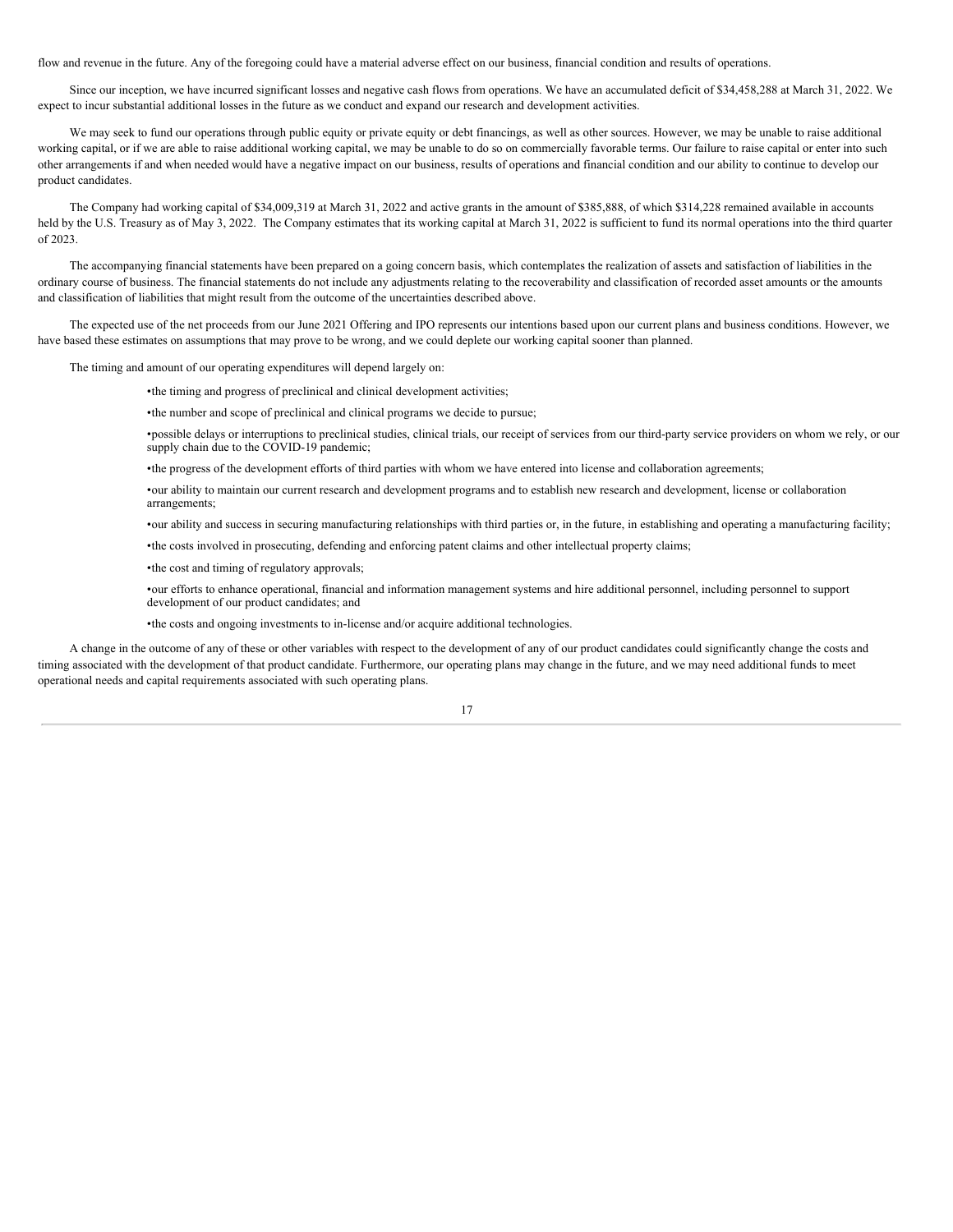## *Cash Flows*

The following table sets forth a summary of the primary sources and uses of cash for each of the periods presented below:

|                                       |             | Three Months Ended March 31, |             |  |  |  |  |
|---------------------------------------|-------------|------------------------------|-------------|--|--|--|--|
|                                       | 2022        |                              | 2021        |  |  |  |  |
| Net cash used in operating activities | (3.934.197) |                              | (3,934,220) |  |  |  |  |
|                                       |             |                              |             |  |  |  |  |
| Net cash used in financing activities | (204.769)   |                              | (409.662)   |  |  |  |  |
| Net decrease in cash                  | (4.138.966) |                              | (4,343,882) |  |  |  |  |

## *Net Cash Flows Used in Operating Activities*

Net cash flows used in operating activities for the three months ended March 31, 2022, totaled \$3,934,197, and consisted primarily of a net loss of \$4,640,601 adjusted for non-cash stock compensation of \$123,229, non-cash consulting fees of \$67,000, a decrease of \$458,301 in prepaid research and development, an increase in prepaid expenses and other assets of \$337,653, an increase in accrued expenses and other current liabilities of \$858,240, a decrease in accounts payable of \$283,582, and an increase in grants receivable of \$62,165.

Net cash flows used in operating activities for the three months ended March 31, 2021, totaled \$3,934,220, and consisted primarily of a net loss of \$2,637,068 adjusted for non-cash stock compensation of \$591,124, non-cash warrant expense of \$237,768, non-cash consulting fees of \$60,391, non-cash PPP loan forgiveness of \$27,550, a decrease in grants receivable of \$332,774, an increase in prepaid expenses of \$200,581, an increase of \$61,682 in prepaid research and development, a decrease in accounts payable of \$1,008,447, a decrease in accrued expenses of \$5,535, and a decrease in deferred revenue of \$1,074,392.

## *Cash Provided by Financing Activities*

Net cash flows used in financing activities for the three months ended March 31, 2022, totaled \$204,769, which primarily was from the full settlement of the CEO Note on January 3, 2022 offset by proceeds from a stock option exercise.

Net cash flows used in financing activities for the three months ended March 31, 2021, totaled \$409,662, which represented repayments of notes payable.

#### *Of -Balance Sheet Arrangements*

We have not entered into any off-balance sheet arrangements.

#### *Contractual Obligations and Commitments*

In June 2018, the Company entered into a one-year, non-cancelable operating lease for space in Boston, Massachusetts. The total lease obligation was \$54,000, payable in 12 equal monthly installments commencing August 1, 2018. On April 18, 2022, the Company entered into an operating lease agreement for its office space in Lexington, Massachusetts to replace the office space in Boston, Massachusetts for the period from June 1, 2022 through July 31, 2025. The lease contains escalating payments during the lease period. Upon execution of this lease agreement, the Company prepaid one month of rent, applied to the first month's rent, and a security deposit, which will be held in escrow and credited at the termination of the lease. Our total lease obligation is \$447,090 consisting of minimum annual rental obligations of \$60,322 for fiscal year 2022, \$146,546 for fiscal year 2023, \$150,804 for fiscal year 2024 and \$89,418 for fiscal year 2025.

## *Critical Accounting Policies and Significant Judgments and Estimates*

This discussion and analysis of our financial condition and results of operations is based on our financial statements, which have been prepared in accordance with generally accepted accounting principles in the United States, or US GAAP. The preparation of these financial statements requires us to make estimates and assumptions that affect the reported amounts of assets and liabilities and the disclosure of contingent assets and liabilities at the date of the financial statements, as well as the reported expenses incurred during the reporting periods. Our estimates are based on our historical experience and on various other factors that we believe are

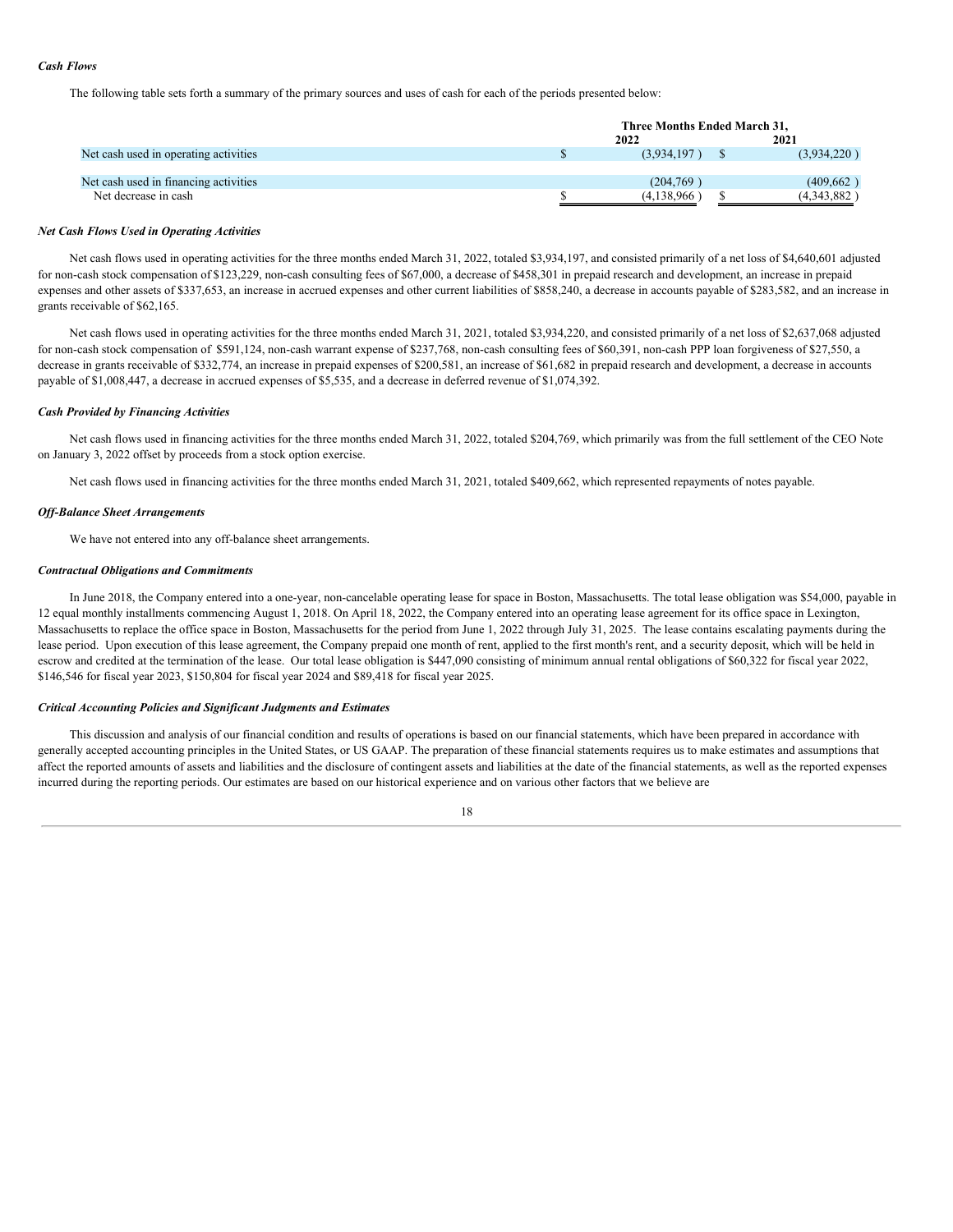reasonable under the circumstances, the results of which form the basis for making judgments about the carrying value of assets and liabilities that are not readily apparent from other sources. Actual results may differ from these estimates under different assumptions or conditions. While our significant accounting policies are described in more detail in the notes to our financial statements included elsewhere in this Report, we believe that the following accounting policies are critical to understanding our historical and future performance, as these policies relate to the more significant areas involving management's judgments and estimates.

## *Research and Development Expenses*

We record research and development expenses to operations as incurred. Research and development expenses represent costs incurred by us for the discovery and development of our product candidates and the development of our RAMP™ drug discovery program and prodrug technologies and include: employee-related expenses, such as salaries, benefits, travel and non-cash stock-based compensation expense; external research and development expenses incurred under arrangements with third parties, such as CROs, preclinical testing organizations, clinical testing organizations, CMOs, academic and non-profit institutions and consultants; costs to acquire technologies to be used in research and development that have not reached technological feasibility and have no alternative future use; license fees; and other expenses, which include direct and allocated expenses for laboratory, facilities and other costs.

As part of the process of preparing financial statements, we are required to estimate and accrue expenses. A portion of our research and development expenses are external costs, which we track on a program-specific basis. We record the estimated expenses of research and development activities conducted by third-party service providers as they are incurred and provided within research and development expense in the statements of operations. These services include the conduct of clinical studies, preclinical studies and consulting services. These costs are a significant component of our research and development expenses.

Costs for research and development activities are recognized based on costs incurred. We make significant judgments and estimates in determining the accrued balance in each reporting period. As actual costs become known, we adjust our accrued estimates. Although we do not expect our estimates to be materially different from amounts actually incurred, our understanding of the status and timing of services performed may vary from our estimates and could result in us reporting amounts that are too high or too low in any particular period. Our accrued expenses are dependent, in part, upon the receipt of timely and accurate reporting from external clinical research organizations and other third-party service providers. Due to the nature of estimates, we cannot assure you that we will not make changes to our estimates in the future as we become aware of additional information about the status or conduct of our clinical trials and other research activities.

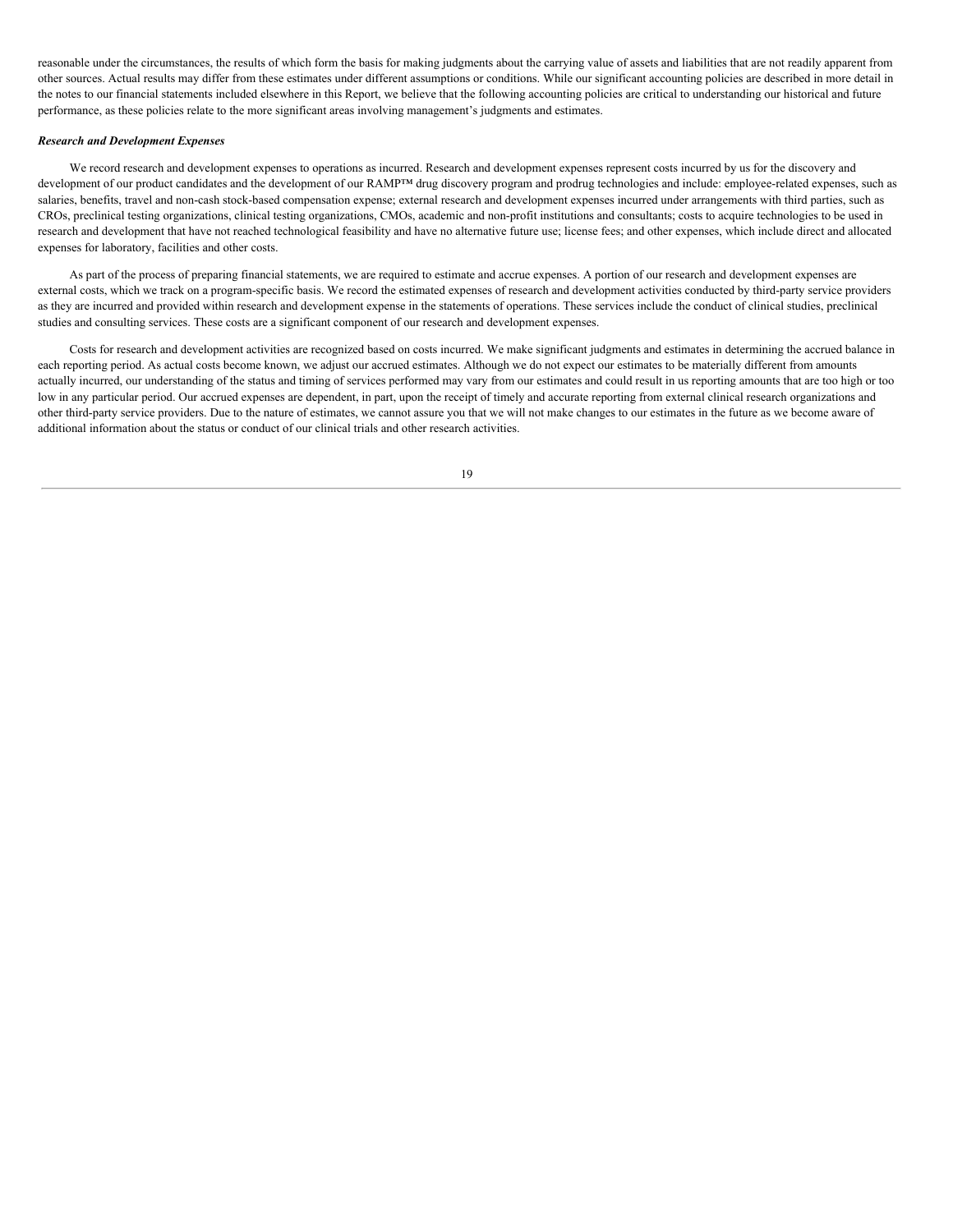## <span id="page-21-0"></span>**Item 3. Quantitative and Qualitative Disclosures About Market Risk.**

As a smaller reporting company, we are not required to provide disclosure regarding quantitative and qualitative market risk.

#### <span id="page-21-1"></span>**Item 4. Controls and Procedures.**

## **Evaluation of Disclosure Controls and Procedures**

Under the supervision and with the participation of our management, including our Chief Executive Officer and Chief Financial Officer, we evaluated the effectiveness of the design and operation of our disclosure controls and procedures pursuant to Rule 13a-15(b) and 15d-15(b) under the Exchange Act as of the end of the period covered by this report. Our disclosure controls and procedures are designed to ensure that information required to be disclosed in the reports we file or submit under the Exchange Act is recorded, processed, summarized and reported within the time periods specified in the SEC's rules and forms, and that such information is accumulated and communicated to our management, including the Chief Executive Officer and the Chief Financial Officer, to allow timely decisions regarding required disclosures. Any controls and procedures, no matter how well designed and operated, can provide only reasonable assurance of achieving the desired control objective and management necessarily applies its judgment in evaluating the cost-benefit relationship of possible controls and procedures. Based on that evaluation, our Chief Executive Officer and Chief Financial Officer have concluded that our disclosure controls and procedures were effective at a reasonable assurance level as of March 31, 2022.

## **Changes in Internal Control over Financial Reporting**

There was no change in our internal control over financial reporting (as such term is defined in Rules 13a-15(f) under the Exchange Act) during the three months ended March 31, 2022, that has materially affected, or is reasonably likely to materially affect, our internal control over financial reporting.

| I |
|---|
|   |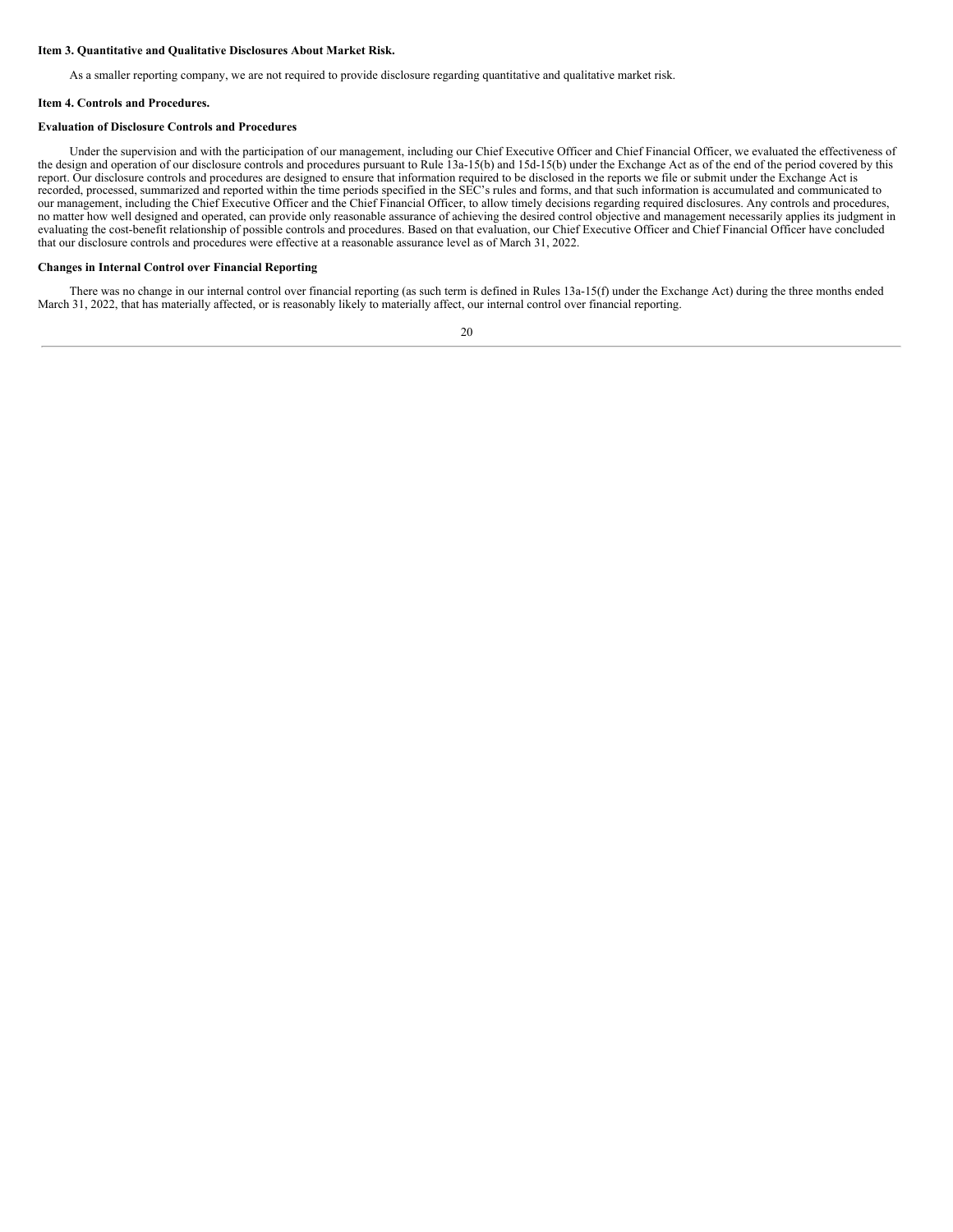## <span id="page-22-1"></span><span id="page-22-0"></span>**Item 1. Legal Proceedings.**

None.

#### <span id="page-22-2"></span>**Item 1A. Risk Factors.**

Not applicable as we are a smaller reporting company.

## <span id="page-22-3"></span>**Item 2. Unregistered Sales of Equity Securities and Use of Proceeds.**

In January 2022, the Company issued 21,853 shares of its common stock in connection with the exercise of non-qualified stock options with a strike price of \$2.02 per share. Issuance costs were not material. No additional rights or options were granted to this accredited investor in connection with this issuance. This issuance was exempt from registration pursuant to Section 4(a)(2) of the Securities Act as transactions by an issuer not involving any public offering.

In February 2022, an accredited investor subscribed for, and the Company issued 50,000 shares of its stock in exchange for consulting services. The fair value of the stock was \$67,000 based upon the closing price of the shares on the date of the transaction. Issuance costs were not material. No additional rights or options were granted to this accredited investor in connection with this issuance. This issuance is exempt from registration pursuant to Section 4(a)(2) of the Securities Act as transactions by an issuer not involving any public offering.

## <span id="page-22-4"></span>**Item 3. Defaults Upon Senior Securities.**

None.

## <span id="page-22-5"></span>**Item 4. Mine Safety Disclosures.**

Not applicable.

## <span id="page-22-6"></span>**Item 5. Other Information.**

None.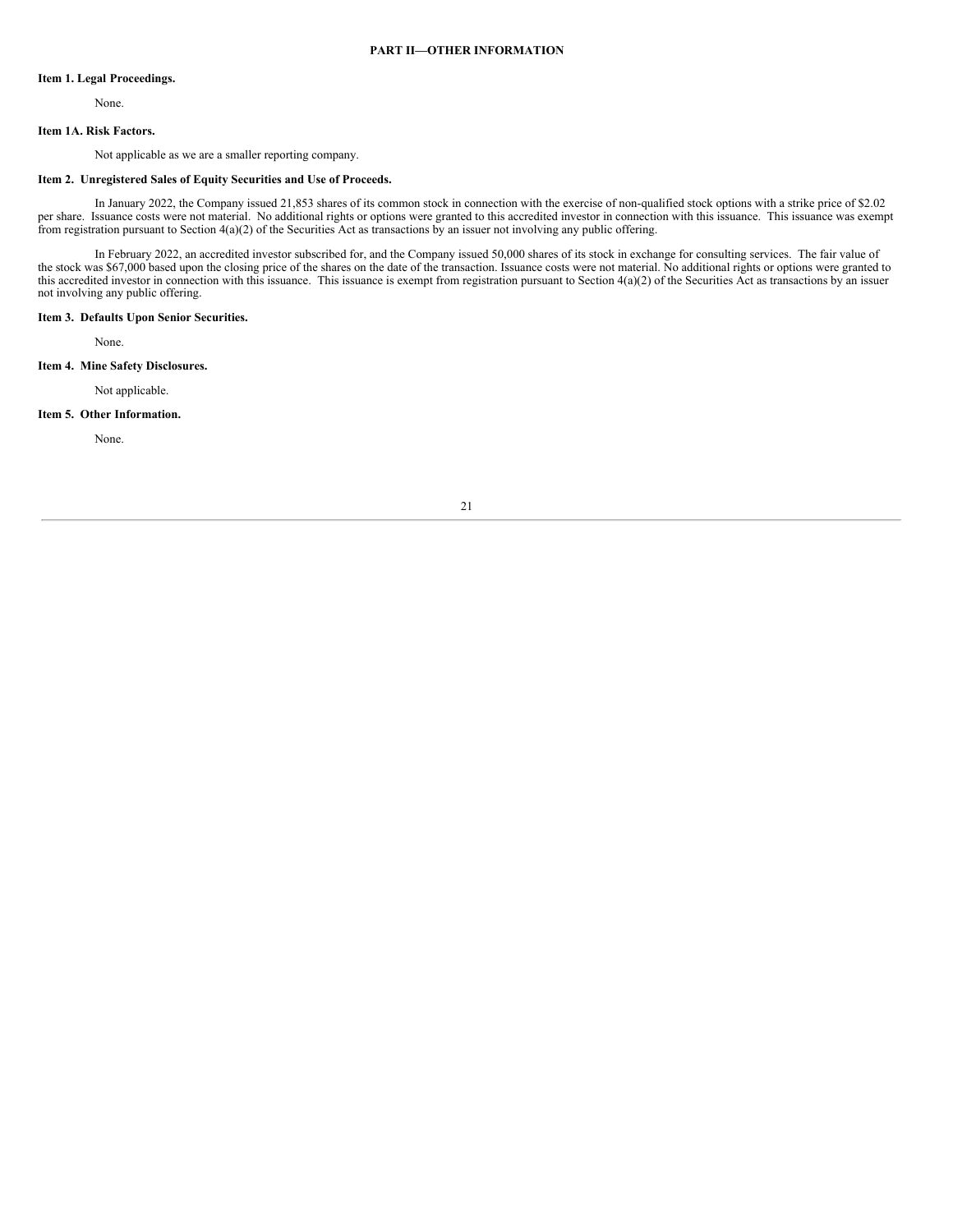<span id="page-23-0"></span>

|                   |                                                                                                                                                                                                                |       | <b>Incorporated by Reference to SEC Filing</b> |           |                   |
|-------------------|----------------------------------------------------------------------------------------------------------------------------------------------------------------------------------------------------------------|-------|------------------------------------------------|-----------|-------------------|
| <b>Exhibit</b>    |                                                                                                                                                                                                                |       | <b>Exhibit</b>                                 |           |                   |
| No.               | <b>Filed Exhibit Description</b>                                                                                                                                                                               | Form  | No.                                            | File No.  | <b>Date Filed</b> |
| 3.1               | Amended and Restated Certificate of Incorporation of Inhibikase Therapeutics,<br>Inc., as most recently amended and restated effective Wednesday, December 23.<br>2020.                                        | $8-K$ | 3.1                                            | 001-39676 | 12/29/2020        |
| 3.2               | Amended and Restated Bylaws of Inhibikase Therapeutics, Inc., as most recently<br>amended and restated effective Wednesday, December 28, 2020.                                                                 | $8-K$ | 3.2                                            | 001-39676 | 12/29/2020        |
| 10.1              | Amendment dated March 3, 2022 to the Employment Agreement, by and<br>between Inhibikase Therapeutics, Inc. and Milton H. Werner, Ph.D., dated<br>December 28, 2020.                                            | $8-K$ | 10.1                                           | 001-39676 | 03/08/2022        |
| 10.2              | Amendment dated March 3, 2022 to the Employment Agreement, by and<br>between Inhibikase Therapeutics, Inc. and Joseph Frattaroli, dated October 24,<br>2018.                                                   | 8-K   | 10.2                                           | 001-39676 | 03/08/2022        |
| 10.3              | Form of Stock Option Grant Notice and Award Agreement                                                                                                                                                          | $8-K$ | 10.3                                           | 001-39676 | 03/08/2022        |
| $31.1*$           | Certification of Principal Executive Officer Pursuant to Rules 13a-14(a) and<br>15d-14(a) under the Securities Exchange Act of 1934, as Adopted Pursuant to<br>Section 302 of the Sarbanes-Oxley Act of 2002.  |       |                                                |           |                   |
| $31.2*$           | Certification of Principal Financial Officer Pursuant to Rules 13a-14(a) and 15d-<br>14(a) under the Securities Exchange Act of 1934, as Adopted Pursuant to Section<br>302 of the Sarbanes-Oxley Act of 2002. |       |                                                |           |                   |
| $32.1**$          | Certification of Principal Executive Officer Pursuant to 18 U.S.C. Section 1350,<br>as Adopted Pursuant to Section 906 of the Sarbanes-Oxley Act of 2002.                                                      |       |                                                |           |                   |
| $32.2**$          | Certification of Principal Financial Officer Pursuant to 18 U.S.C. Section 1350,<br>as Adopted Pursuant to Section 906 of the Sarbanes-Oxley Act of 2002.                                                      |       |                                                |           |                   |
| 101.INS           | <b>Inline XBRL Instance Document</b>                                                                                                                                                                           |       |                                                |           |                   |
| 101.SCH           | Inline XBRL Taxonomy Extension Schema Document                                                                                                                                                                 |       |                                                |           |                   |
| 101.CAL           | Inline XBRL Taxonomy Extension Calculation Linkbase Document                                                                                                                                                   |       |                                                |           |                   |
| 101.DEF           | Inline XBRL Taxonomy Extension Definition Linkbase Document                                                                                                                                                    |       |                                                |           |                   |
| 101.LAB           | Inline XBRL Taxonomy Extension Label Linkbase Document                                                                                                                                                         |       |                                                |           |                   |
| 101.PRE           | Inline XBRL Taxonomy Extension Presentation Linkbase Document                                                                                                                                                  |       |                                                |           |                   |
| 104               | Cover Page Interactive Data File (formatted as inline XBRL with applicable<br>taxonomy extension information contained in Exhibits 101)                                                                        |       |                                                |           |                   |
| * Filed herewith. |                                                                                                                                                                                                                |       |                                                |           |                   |

\*\* Furnished herewith.

Exhibits 32.1 and 32.2 are being furnished and shall not be deemed to be "filed" for purposes of Section 18 of the Exchange Act or otherwise subject to the liability of that section, nor shall such exhibits be deemed to be incorporated by reference in any registration statement or other document filed under the Securities Act or the Exchange Act, except as otherwise stated in any such filing.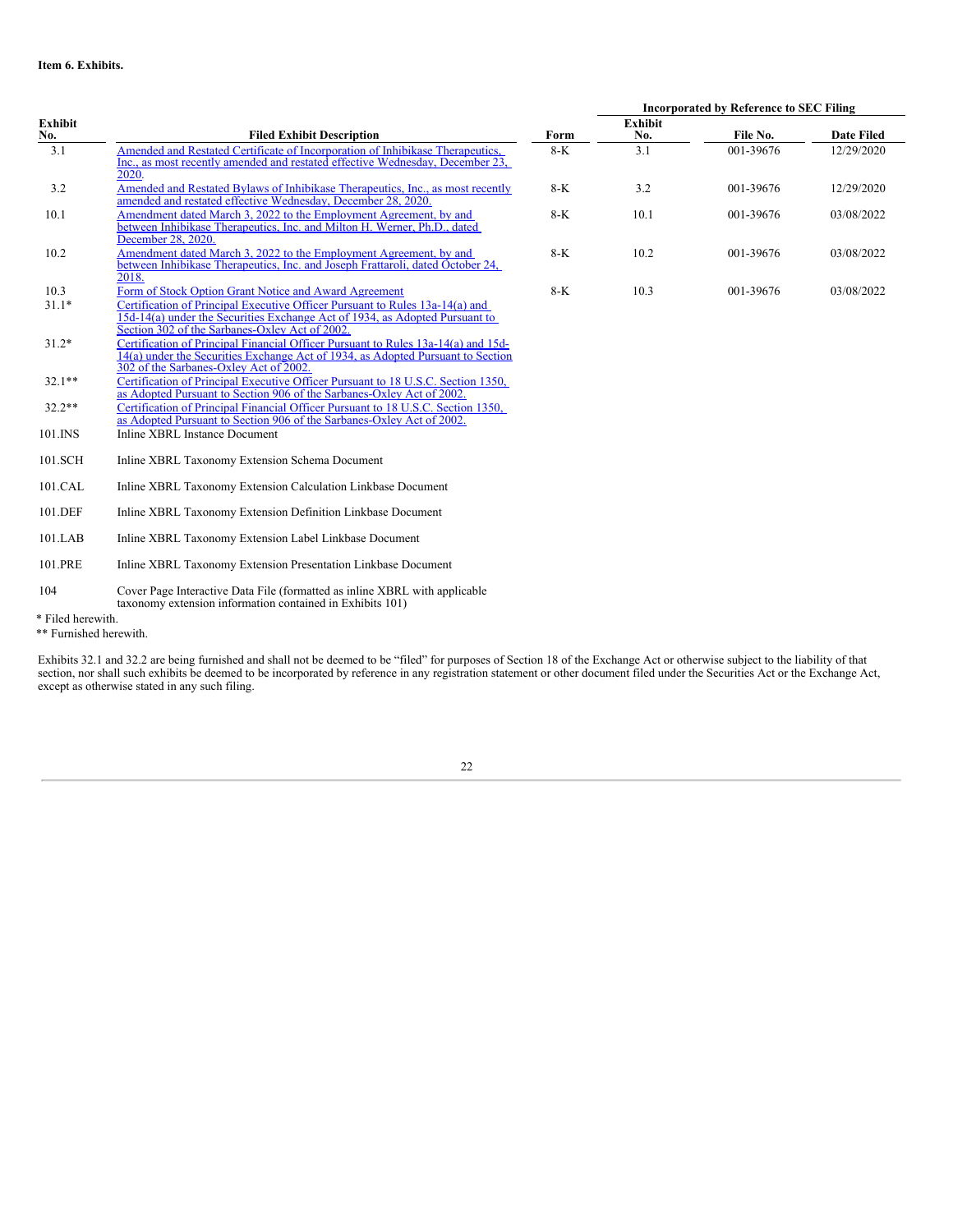# **SIGNATURES**

<span id="page-24-0"></span>Pursuant to the requirements of the Securities Exchange Act of 1934, the registrant has duly caused this report to be signed on its behalf by the undersigned thereunto duly authorized.

|                    | Inhibikase Therapeutics, Inc. |                                                                                                                                         |  |
|--------------------|-------------------------------|-----------------------------------------------------------------------------------------------------------------------------------------|--|
| Date: May 16, 2022 | By:                           | /s/ MILTON H. WERNER, Ph.D.<br>Milton H. Werner, Ph.D.<br>Chief Executive Officer<br>(Principal Executive Officer)                      |  |
| Date: May 16, 2022 | By:                           | /s/ JOSEPH FRATTAROLI<br>Joseph Frattaroli<br>Chief Financial Officer<br>(Principal Financial Officer and Principal Accounting Officer) |  |
| 23                 |                               |                                                                                                                                         |  |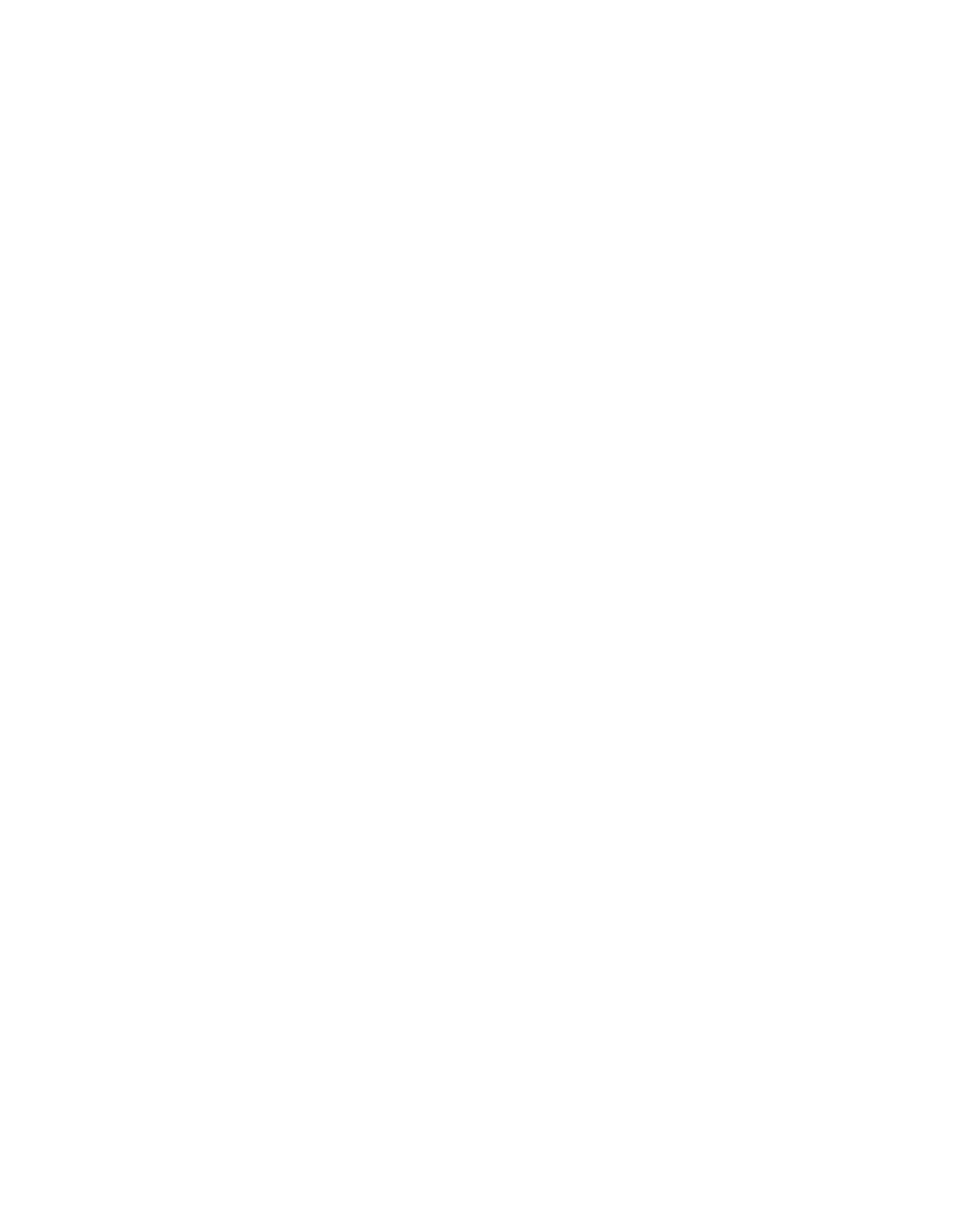## **CERTIFICATION OF PRINCIPAL EXECUTIVE OFFICER PURSUANT TO SECTION 302 OF THE SARBANES-OXLEY ACT OF 2002**

<span id="page-26-0"></span>I, Milton H. Werner, certify that:

1. I have reviewed this Quarterly Report on Form 10-Q of Inhibikase Therapeutics, Inc.;

2. Based on my knowledge, this report does not contain any untrue statement of a material fact or omit to state a material fact necessary to make the statements made, in light of the circumstances under which such statements were made, not misleading with respect to the period covered by this report;

3. Based on my knowledge, the financial statements, and other financial information included in this report, fairly present in all material respects the financial condition, results of operations and cash flows of the registrant as of, and for, the periods presented in this report;

4. The registrant's other certifying officer(s) and I are responsible for establishing and maintaining disclosure controls and procedures (as defined in Exchange Act Rules 13a-15(e) and 15d-15(e)) for the registrant and have:

(a) Designed such disclosure controls and procedures, or caused such disclosure controls and procedures to be designed under our supervision, to ensure that material information relating to the registrant, including its consolidated subsidiaries, is made known to us by others within those entities, particularly during the period in which this report is being prepared;

(b) Evaluated the effectiveness of the registrant's disclosure controls and procedures and presented in this report our conclusions about the effectiveness of the disclosure controls and procedures, as of the end of the period covered by this report based on such evaluation; and

(c) Disclosed in this report any change in the registrant's internal control over financial reporting that occurred during the registrant's most recent fiscal quarter (the registrant's fourth fiscal quarter in the case of an annual report) that has materially affected, or is reasonably likely to materially affect, the registrant's internal control over financial reporting; and

5. The registrant's other certifying officer(s) and I have disclosed, based on our most recent evaluation of internal control over financial reporting, to the registrant's auditors and the audit committee of the registrant's board of directors (or persons performing the equivalent functions):

(a) All significant deficiencies and material weaknesses in the design or operation of internal control over financial reporting which are reasonably likely to adversely affect the registrant's ability to record, process, summarize and report financial information; and

(b) Any fraud, whether or not material, that involves management or other employees who have a significant role in the registrant's internal control over financial reporting.

/s/ Milton H. Werner Milton H. Werner, Ph.D. President and Chief Executive Officer (Principal Executive Officer)

Date: May 16, 2022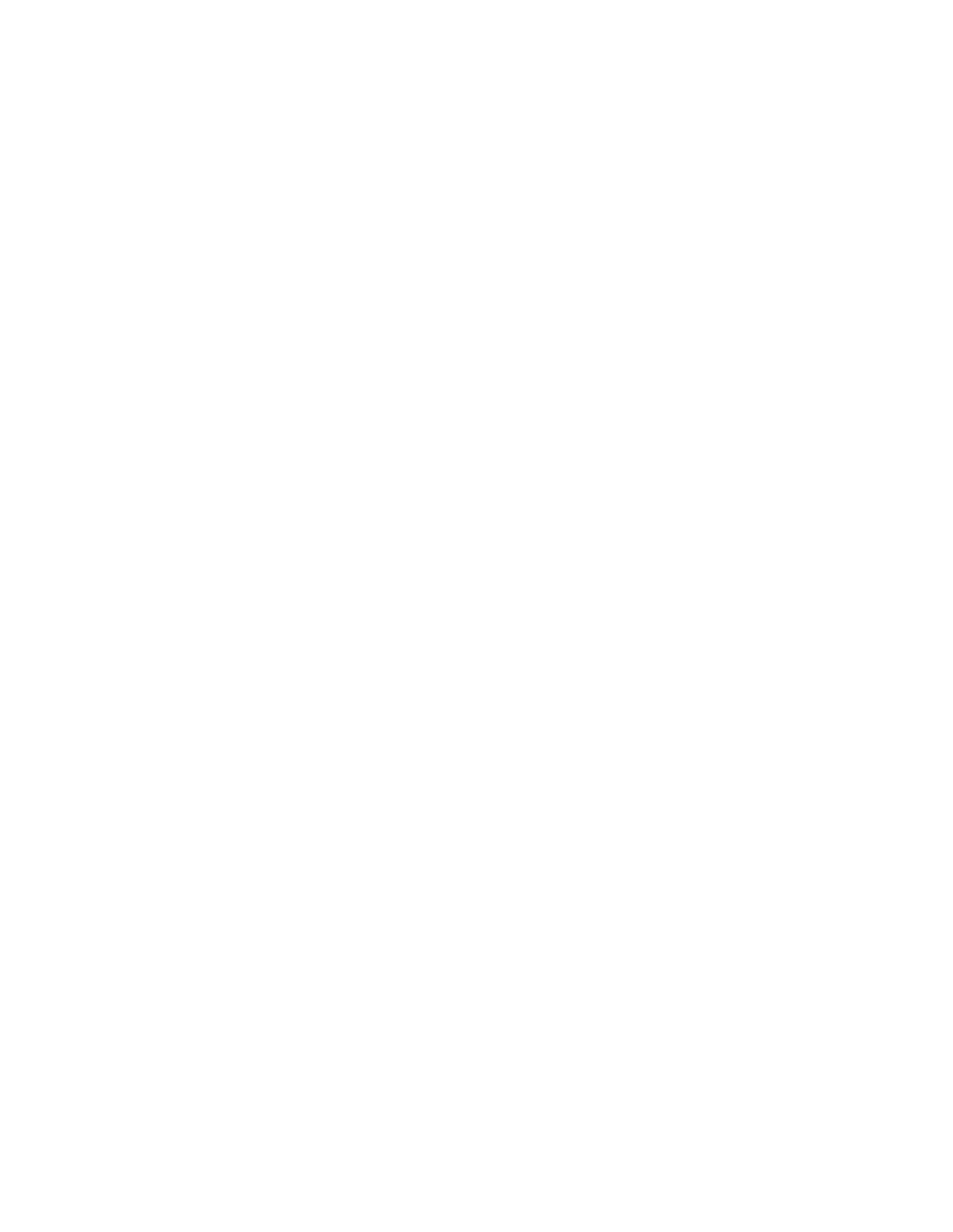## **CERTIFICATION OF PRINCIPAL FINANCIAL OFFICER PURSUANT TO SECTION 302 OF THE SARBANES-OXLEY ACT OF 2002**

<span id="page-28-0"></span>I, Joseph Frattaroli, certify that:

1. I have reviewed this Quarterly Report on Form 10-Q of Inhibikase Therapeutics, Inc.;

2. Based on my knowledge, this report does not contain any untrue statement of a material fact or omit to state a material fact necessary to make the statements made, in light of the circumstances under which such statements were made, not misleading with respect to the period covered by this report;

3. Based on my knowledge, the financial statements, and other financial information included in this report, fairly present in all material respects the financial condition, results of operations and cash flows of the registrant as of, and for, the periods presented in this report;

4. The registrant's other certifying officer(s) and I are responsible for establishing and maintaining disclosure controls and procedures (as defined in Exchange Act Rules 13a-15(e) and 15d-15(e)) for the registrant and have:

(a) Designed such disclosure controls and procedures, or caused such disclosure controls and procedures to be designed under our supervision, to ensure that material information relating to the registrant, including its consolidated subsidiaries, is made known to us by others within those entities, particularly during the period in which this report is being prepared;

(b) Evaluated the effectiveness of the registrant's disclosure controls and procedures and presented in this report our conclusions about the effectiveness of the disclosure controls and procedures, as of the end of the period covered by this report based on such evaluation; and

(c) Disclosed in this report any change in the registrant's internal control over financial reporting that occurred during the registrant's most recent fiscal quarter (the registrant's fourth fiscal quarter in the case of an annual report) that has materially affected, or is reasonably likely to materially affect, the registrant's internal control over financial reporting; and

5. The registrant's other certifying officer(s) and I have disclosed, based on our most recent evaluation of internal control over financial reporting, to the registrant's auditors and the audit committee of the registrant's board of directors (or persons performing the equivalent functions):

(a) All significant deficiencies and material weaknesses in the design or operation of internal control over financial reporting which are reasonably likely to adversely affect the registrant's ability to record, process, summarize and report financial information; and

(b) Any fraud, whether or not material, that involves management or other employees who have a significant role in the registrant's internal control over financial reporting.

/s/ Joseph Frattaroli Joseph Frattaroli Chief Financial Officer (Principal Financial Officer and Principal Accounting Officer) Date: May 16, 2022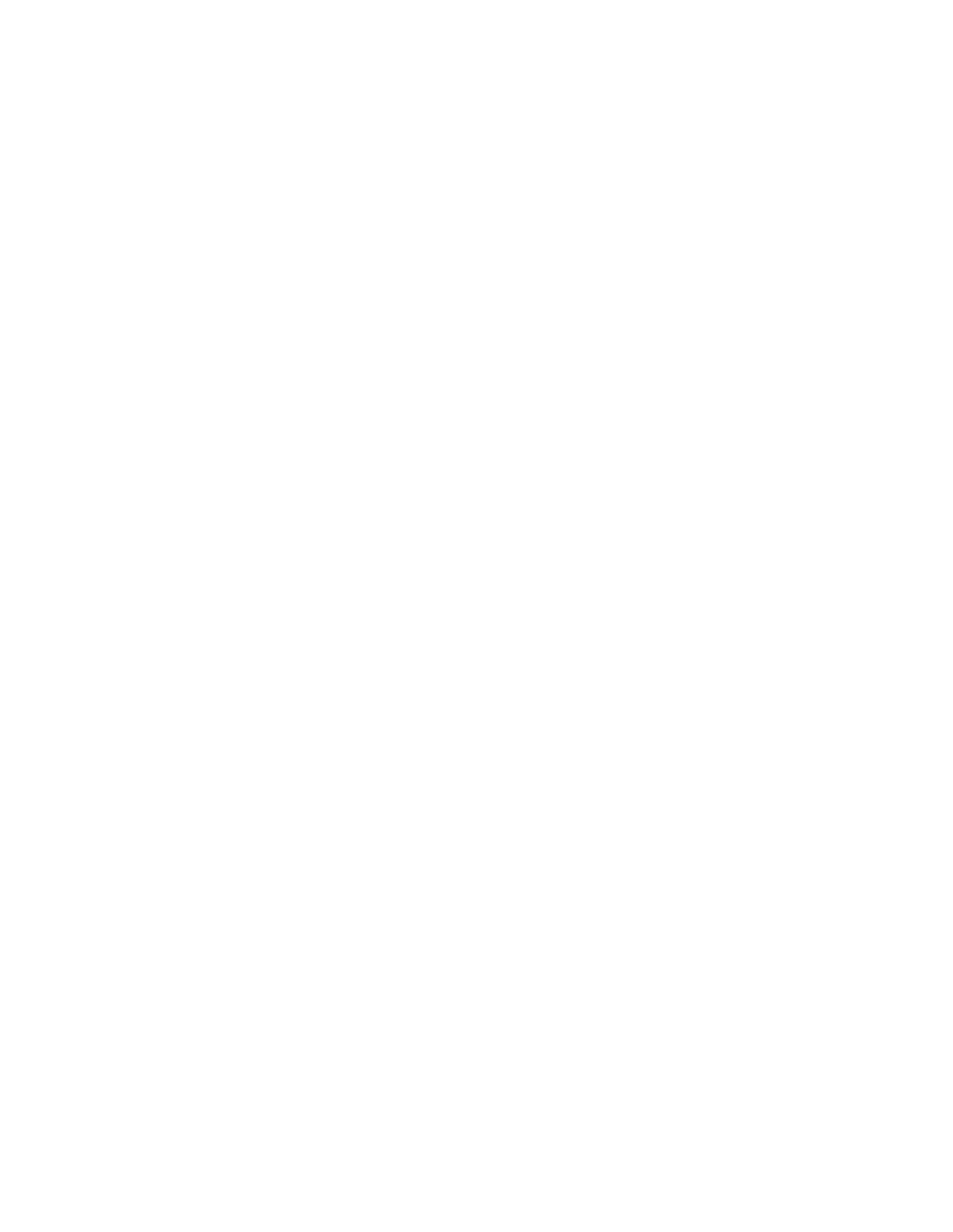## **CERTIFICATION OF PRINCIPAL EXECUTIVE OFFICER PURSUANT TO 18 U.S.C. SECTION 1350, AS ADOPTED PURSUANT TO SECTION 906 OF THE SARBANES-OXLEY ACT OF 2002**

<span id="page-30-0"></span>In connection with the Quarterly Report on Form 10-Q of Inhibikase Therapeutics, Inc. (the "Company") for the period ended March 31, 2022 (the "Report"), the undersigned hereby certifies in his capacity as President and Chief Executive Officer of the Company pursuant to 18 U.S.C. Section 1350, as adopted pursuant to Section 906 of the Sarbanes-Oxley Act of 2002, that:

1. the Report fully complies with the requirements of Section 13(a) or 15(d) of the Securities Exchange Act of 1934, as amended; and

2. the information contained in the Report fairly presents, in all material respects, the financial condition and results of operations of the Company.

Dated: May 16, 2022 By: /s/ Milton H. Werner Milton H. Werner, Ph.D. President and Chief Executive Officer (Principal Executive Officer)

A signed original of this written statement required by Section 906, or other document authenticating, acknowledging, or otherwise adopting the signature that appears in typed form within the electronic version of this written statement required by Section 906, has been provided to the Company and will be retained by the Company and furnished to the Securities and Exchange Commission or its staff upon request.